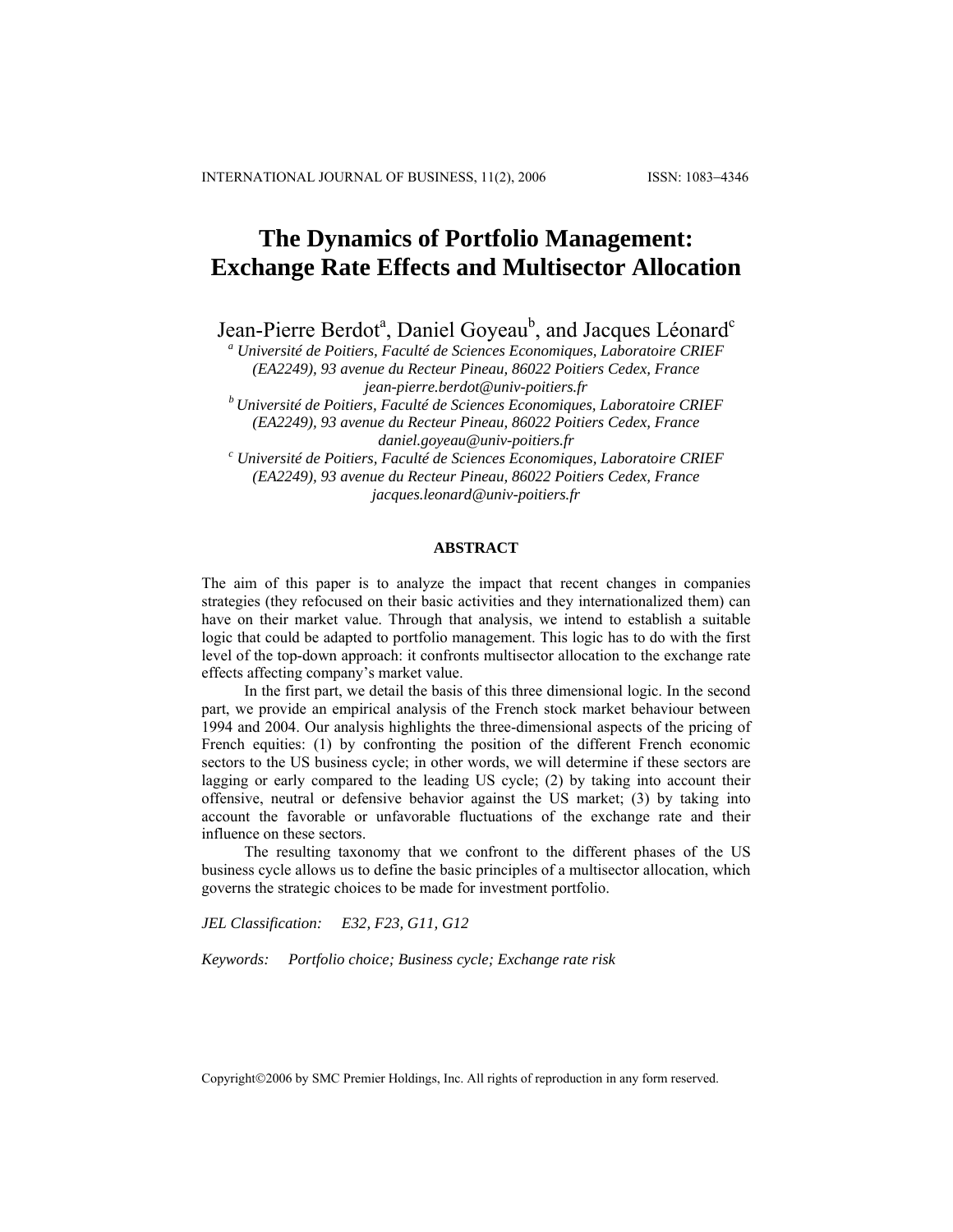## **I. INTRODUCTION**

Since the early 90s, the development strategies adopted by most major firms have been following two major trends linked to the process of industrial and financial consolidation. First, they refocused on their basic activities and secondly they increasingly internationalized their activities as a result of market globalization.

Moreover, because of globalization, national stock market cycles tend to follow one another at a faster pace; in other words, the creation of a single capital market is a process that has been largely confirmed. But it is far from being the case for national business activity cycles. It is rather the other way round<sup>1</sup>. Companies take advantage of the gaps existing between the economic cycles to ensure their development. Consequently there has been a wider disconnection between each country's market performance and its economic activities, since companies profit forecasts are less and less linked to the evolution of their national economy only.

Yet, as there is no adequation of the national cycles, one may wonder how they are linked to one another. It seems that the American economy plays a leading part in the world economy and is regarded as a reference by all the stock markets. In other words, if the international financial integration considers the US market as a leader whose cyclical evolution could be exclusively linked to that of the American economy, therefore, the other markets are indirectly influenced by the American economic situation.

Consequently these evolutions lead to tremendous changes in the logic of portfolio management. The top-down approach prompts portfolio managers to choose shares first sectorwise rather than geographically<sup>2</sup>. Secondly though portfolio managers were responsible for managing exchange risks through their ability to diversify portfolios geographically, it is now companies' responsibility<sup>3</sup>.

A domestic macroeconomic situation in the business cycle *de facto* encompasses a more or less large variety of the positioning of the different sectors in this cycle: some can be early whereas others can be lagging. The fact that companies have refocused on their basic activities allows us to classify them clearly in the sectors they belong to; as a consequence, it becomes possible to use the logic of multisector allocation for portfolio dynamic management (Berdot, Goyeau and Léonard (2005)).

The implementation of this logic is nevertheless complex because several factors have to be taken into account simultaneously: (1) the international time lags of the macro business cycles, (2) the national and international lags of the sectoral cycles, (3) the exchange rate effects linked to the international diversification of companies' activities in the sector they operate in.

Regarding the last factor, let us underline that what determines the exchange rate is a matter for financial macroeconomics. It results that this exchange rate represents an exogenous variable for companies. They just have to anticipate its evolution and manage the risks they can be confronted to.

This paper aims at analysing the consequences of these changes on the pricing of companies by the market. Our goal is to set up a logic adapted to portfolio management. This dynamic has to do with the first level of the top-down approach. It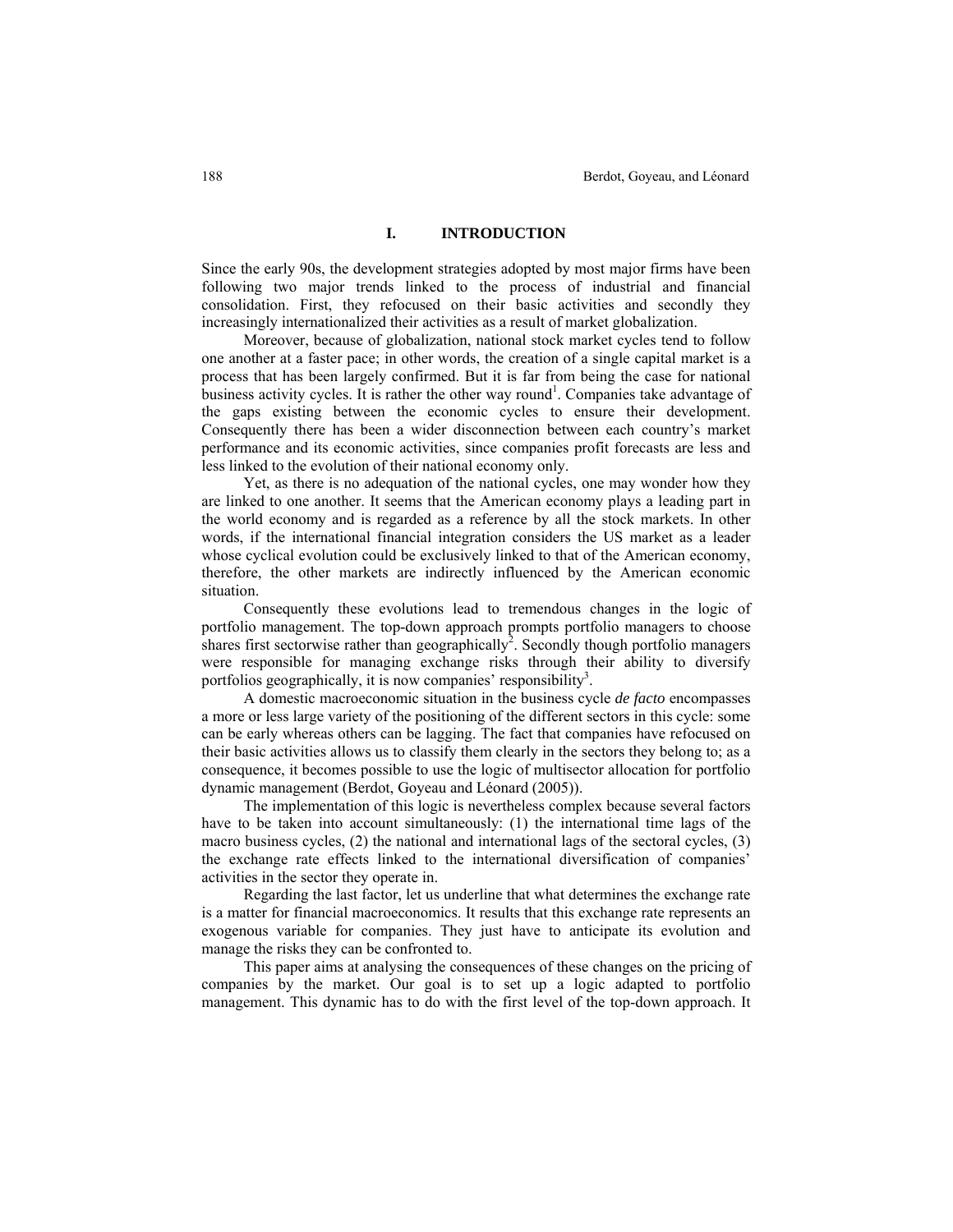confronts multisector allocation to the exchange rate effects affecting company's market value.

The second part of this paper details the founding principles of that threefold logic. In the third part we analyse the French stock market evolutions between 1994 and 2004. Our analysis is supposed to highlight the three-dimensional aspects of the pricing of French equities: (1) by confronting the position of the different sectors to the American business cycle; in other words, we determine if they are lagging or early compared to the US cycle, (2) by taking into account their offensive, neutral or defensive behaviour in comparison with the American market, (3) By taking into account the favourable or unfavourable behaviour of the exchange rate effects influencing these sectors.

Our approach lies at the crossroads of three different questions tackled by specialists. We examine whether the intensification of commercial and financial integration has reinforced the synchronization of the national economic cycles or not. Does the exposure to exchange rate risks have an impact on firms pricing? Finally, how can we define an effective strategy for portfolio management on the basis of multisector allocation?

# **II. PORTFOLIO DYNAMIC MANAGEMENT: MULTISECTOR ALLOCATION AND EXCHANGE RATE EFFECTS**

## **A. Macroeconomic Cycle and Sectoral Dynamic Allocation**

The logic of sector allocation is based on two criteria (Berdot, Goyeau and Léonard (2005)): first the lags existing between sectors (early, neutral or lagging sectors) and confronted to the economic cycle as a whole and then how receptive these sectors can be regarding the market as a whole (offensive, neutral or defensive sectors).

Figure 1 below gives an overview of the different types of strategies adopted for financial investment in connection with the different phases of the business cycle. This chart exemplifies the link existing between the different phases of the effective business cycles and the decisions made regarding portfolio management. These decisions result from investors' ability to anticipate the next phase of the business cycle.

To illustrate the dynamics of portfolio management, we will choose a recession as our starting point. In these circumstances, portfolio managers anticipate a recovery and if they want to make the most of it, they will logically opt for both the earliest and most offensive sectors. In addition to investors' convictions, the conditions of the market rates are particularly favourable (low interest rates, etc). Then, gradually as the recovery is under way, the uncertainties of a future growth fade away accordingly, which confirms the attraction of the offensive sectors, and even the lagging offensive sectors. Yet the previous situation of the interest rates still remains unchanged, which prompts investors to opt for the offensive sectors.

Considering that the expansion phase is meant to last and that it has been anticipated as such, it logically leads to invest in the neutral sectors that are likely to evolve like the stock market as a whole. The neutral sectors selected are first the early ones, then the more or less lagging behind the economic activity.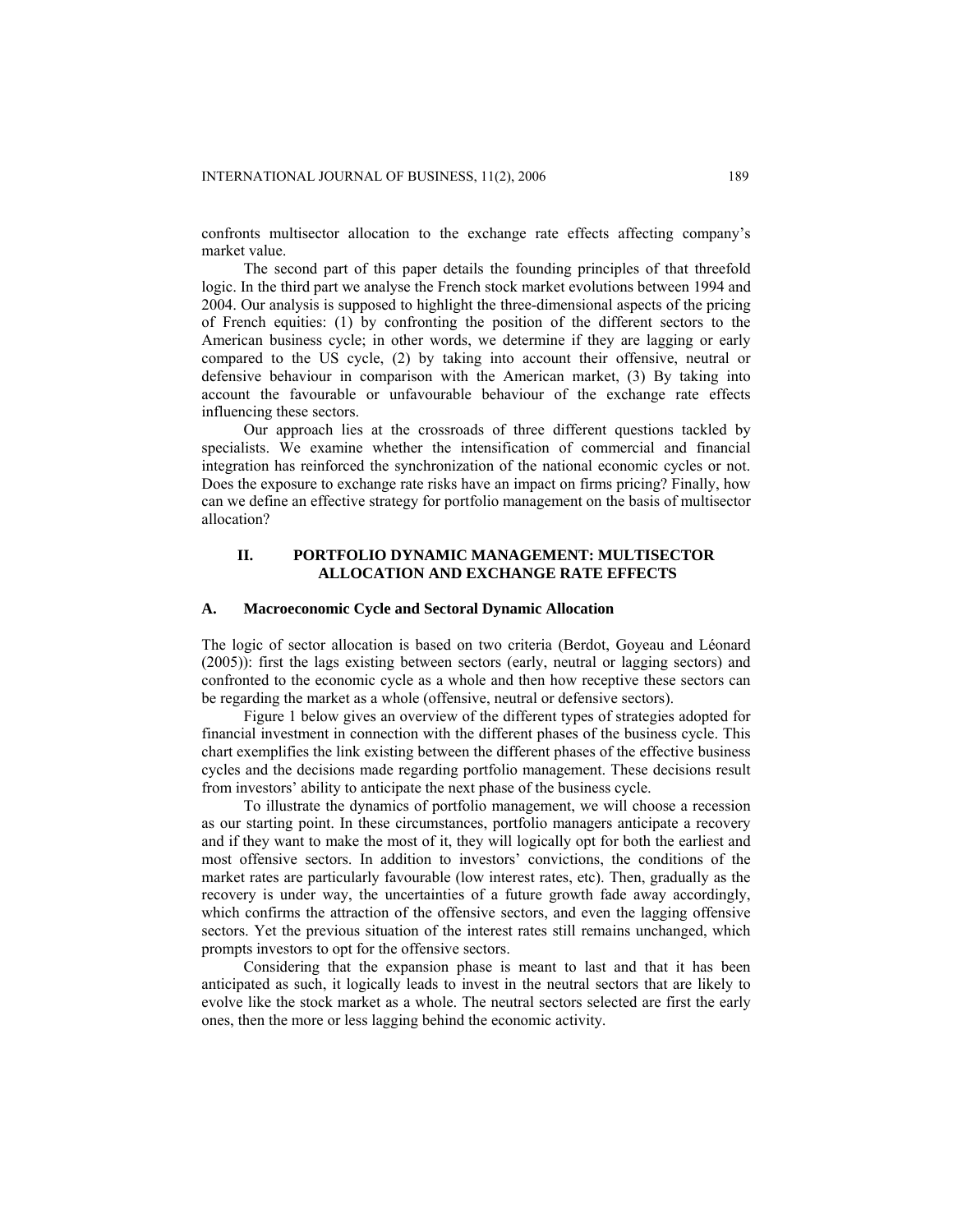

**Figure 1** 

Source : BERDOT, GOYEAU and LÉONARD (2005)

The boom, characterized by a significant slow-down of economic growth and/or a rise in inflation, leads to a disruption concerning the investment strategies. This socalled disruption leads investors to invest first in the lagging sectors and then shift to the defensive ones. Whatever the situation, investing in the defensive sectors is meant to reduce the expected impact that recession will have on portfolio pricing. In that case, investors first concentrate on the lagging defensive sectors whose performance is relatively favourable, then on the early defensive ones as soon as the most part of their correction seems to have been achieved.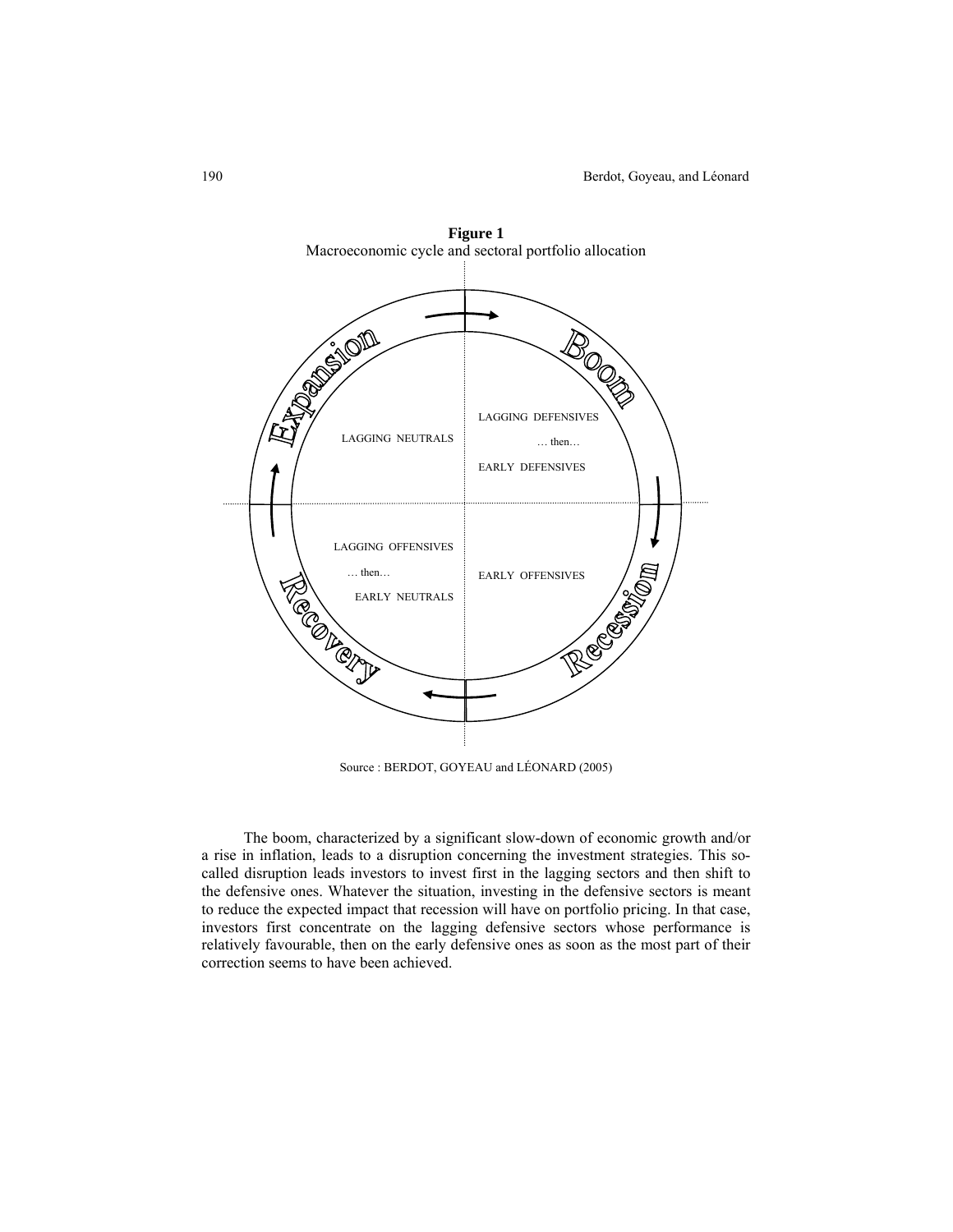## **B. Accounting for Exchange Rate Effects**

The analysis of the link between market performance and exchange rate implies to investigate the relationship between the exchange rate and the profits forecasts, provided that market pricing is based on the flows of expected profits. The exchange rate effects on the expected profits go through three channels: (1) the profit margin, (2) the market share, and (3) the conversion of profits from one currency to another.

The interplay between these three channels depends on where production and sales are located. To illustrate this reasoning, we distinguish between two areas: the Euroland and the dollar area. Each of them corresponds to the country (or countries) where all transactions are carried out in the currency used in the corresponding area or in other currencies pegged to that currency. Let us consider that the dollar depreciates against the euro. We focus on the companies operating in the Euroland (but we do not take into account the fact that some companies operating in the dollar area may import inputs from the Euroland).

As shown in Table 1 below, four cases can be considered:

- (1) Goods are both produced and sold in the Euroland,
- (2) Goods are produced in the Euroland but sold in the dollar area,
- (3) Goods are produced in the dollar area but sold in the Euroland,
- (4) Finally, goods are both produced and sold in the dollar area.

|                    | <b>Production</b>                     |                                     |  |
|--------------------|---------------------------------------|-------------------------------------|--|
| <b>Sales</b>       | <b>Euroland</b>                       | Dollar area                         |  |
| <b>Euroland</b>    | Unfavourable $\kappa$ profit margin » | Favourable « profit margin » and/or |  |
|                    | and/or « market share » impact        | « market share » impact             |  |
| <b>Dollar</b> area | Unfavourable « profit margin »        | Unfavourable conversion impact      |  |
|                    | and/or « market share » impact        |                                     |  |

**Table 1**  Impacts of a US dollar depreciation on Euroland firms

Companies selling and producing goods in the Euroland can benefit from lower costs in euro on inputs priced in dollar and consequently it reduces their costs but not as much as in the case of their competitors operating in the dollar area; indeed the latter can take advantage of the impact that the dollar depreciation has on their whole costs of production when converted in euros.

As a result, the dollar depreciation has a significantly negative effect on European companies<sup>4</sup>. They either have to reduce their profit margins if they want to keep their market shares or their margins unchanged but in that case, they should be ready to lose some of their market shares. But in both cases, the profits made by the companies in the Euroland will decrease because of the final effect of the dollar depreciation. In the first case, companies are directly affected (through the decrease in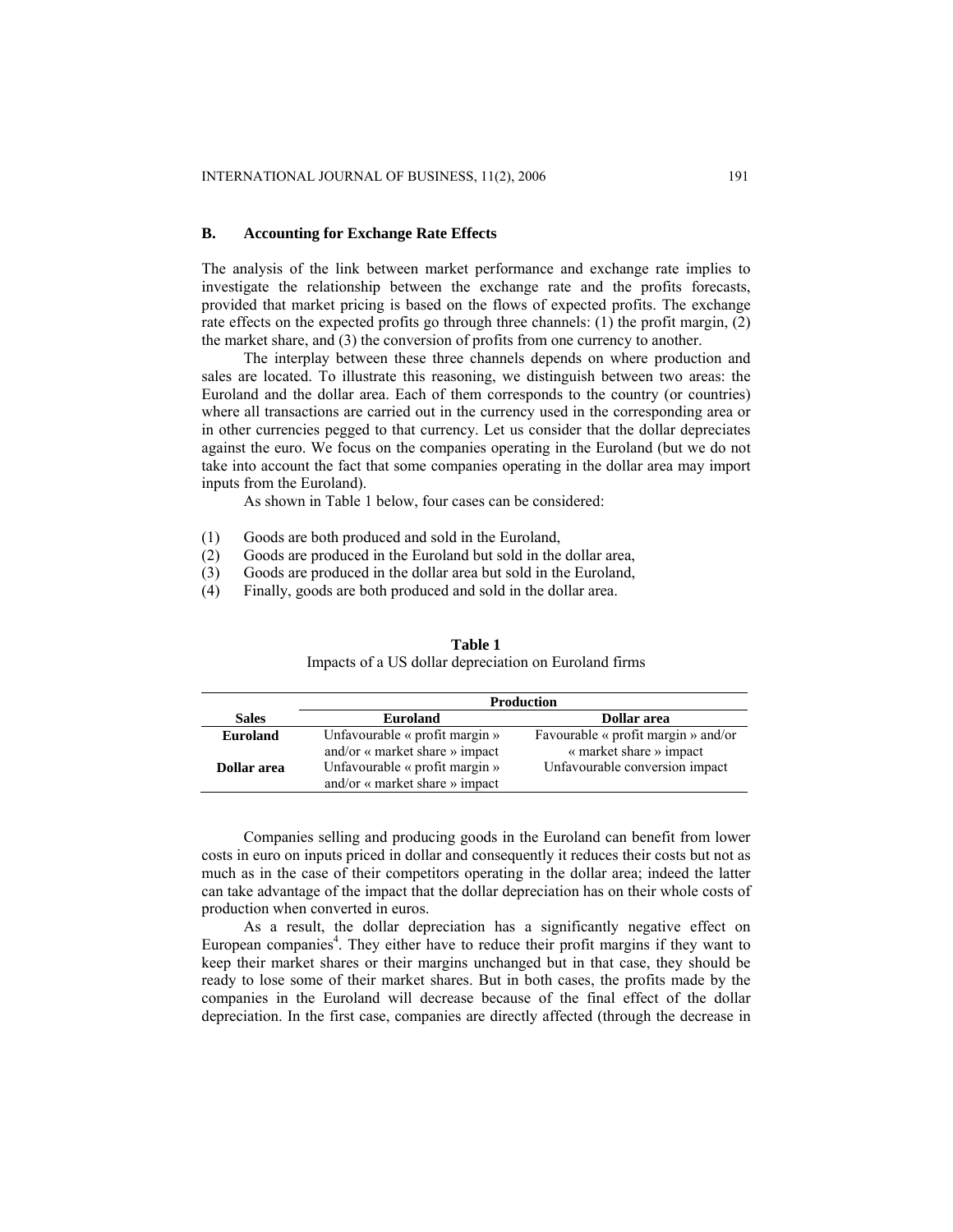their margins) but in the second, they are indirectly affected through the impact of the unfavourable variation of demand on the value of their turnover. The resulting effects of the dollar depreciation on the profits are in any case linked to the price-elasticity of the demand<sup>5</sup> on the Euroland market as well as to the competition on this market (companies pricing power).

Companies producing in the Euroland and exporting to the dollar area are exposed to the same effects and the same loss of competitiveness as in the previous case except this time the impact depends on the price-elasticity of the demand on the dollar area market.

The companies in the Euroland which have relocated their activities in the dollar area so as to import back to the Euroland can really benefit from a decrease in their costs of production as priced in dollar and converted in euros, as is also the case for the companies in the dollar area, which is a substantial competitive advantage for them, compared to their competitors in the Euroland, who have not relocated their activities. This favourable situation can lead them either to increase their profit margins without losing any of their market shares or to keep their margins unchanged and increase their market shares. As a result, the dollar depreciation is supposed to entail an increase in the expected profits for the companies who have not relocated their production in the dollar area.

Eventually, the dollar depreciation has no effect on the costs of production and competitiveness of the European companies who have chosen to relocate their production in the dollar area so as to break into the markets of that area. There will be no effect on their profits made in dollar (because both the selling prices and costs of production are in dollar) although they will decrease after being converted in euros for accounting purposes.

It results that companies may reduce the impact of the dollar depreciation either by adopting allocative strategies (relocating their activities or importing from the dollar area) or through financial strategies (namely: hedging strategies). However these two strategies are really different. On the one hand, allocative strategies are difficult to be reverted in the short run and may prove detrimental in case of a dollar appreciation. On the other hand, financial strategies, though more flexible, have a cost that repeatedly undermines companies' profits.

Most of the empirical studies carried out to analyze company's exposure to foreign exchange rates follow Adler and Dumas theoretical approach (1984) and analyze to what extent companies are sensitive to exchange rates variations. Their results are controversial. Nevertheless most of the studies carried out highlight a low degree of exposure, not to say negligible<sup>6, 7</sup>. Yet company's exposure to foreign exchange rates risks, as analysed in most studies, is incomplete; indeed the sample chosen takes only into account the case of export companies<sup>8</sup>.

# **III. EMPIRICAL EVIDENCE FOR THE FRENCH MARKET (1994/2004)**

The impact that the process of integration of the economy has on the synchronization of economic cycles is far from easy to understand because this may result in a higher specialization of national economies, which consequently would expose them rather to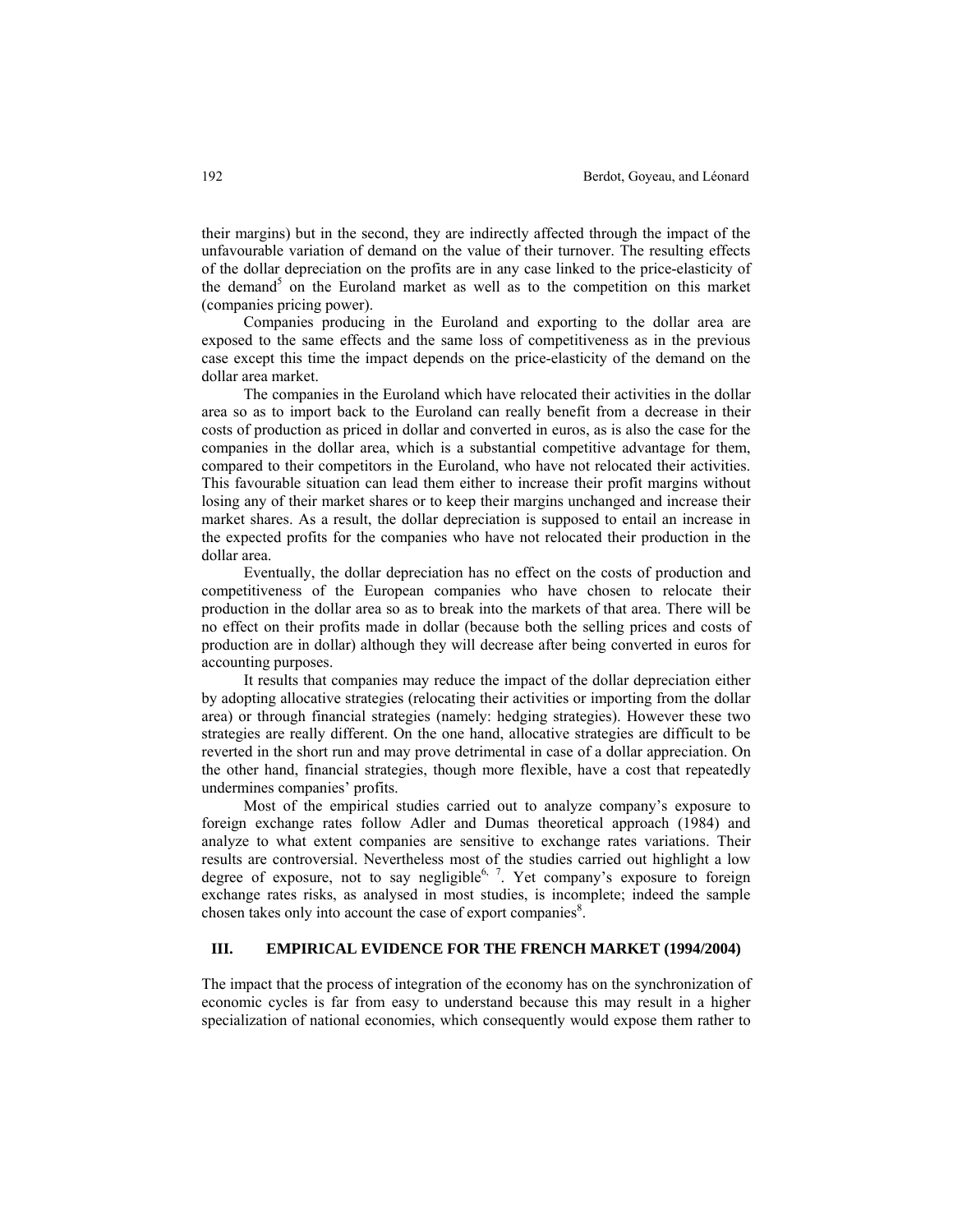specific sectoral shocks than systematic shocks. Most empirical studies dealing with that question<sup>9</sup> show that the intensification of commercial and financial integration as noticed recently, has led to increasing links between national (or regional) business cycles<sup>10</sup>. But it goes further than an increasing synchronization of economic cycles. Indeed Europe (especially France, Germany and Italy) would be more sensitive to shocks from North America (the USA and Canada). On the contrary, the latter would be less and less vulnerable to shocks from Europe (see Monfort and alii (2004)).

Our empirical analysis of the French stock market is based on that observation and highlights the leading role that the US economy and its stock market play on the pricing of French equities. For our analysis (from June 1994 to October 2004), all the data collected are given on a monthly basis. The stock market data are taken from Datastream<sup>11</sup>. The American industrial production data come from the Federal Reserve Bank of New York.

Concerning the relevance of our estimations, the period chosen provides a significant advantage; it covers three really distinct sub-periods on the economic level as well as on the stock market level:

- (1) A period of slow economic development followed by a boom and a correction; in other words a complete economic and stock market cycle.
- (2) It also covers three distinctive sub-periods for the euro/dollar exchange rate: a depreciation followed by an appreciation and finally a depreciation of the dollar against the euro (see chart below)

Since these sub-periods do not overlap, the exchange rate effects can be differentiated from the effects of economic growth (see Figure 2).

We analyze the exchange rate risk through the evolutions of the euro/dollar parity only, which thus implies that the exchange rate risk for the other currencies is totally diversified and will not cause any specific effect on the market value of companies. The justification of this hypothesis lies first in the importance of the dollar as the international currency used for pricing both inputs and finished goods, then in the bipolarity of international financial system, especially since the euro came into effect. It is generally characterized by fluctuations of the dollar against all the other currencies that are not pegged to it. In the specific context of our study, our hypothesis is justified by the leadership of the American economy<sup>12</sup>.

We have to assess:

- (1) first the time lags existing between French sectoral pricing and the dominant international economic situation, as summarized by the American economic situation,
- (2) then, (thanks to a multifactor model) we also assess how sensitive French sectoral pricing can be to the euro/dollar exchange rate and to French and American stock markets.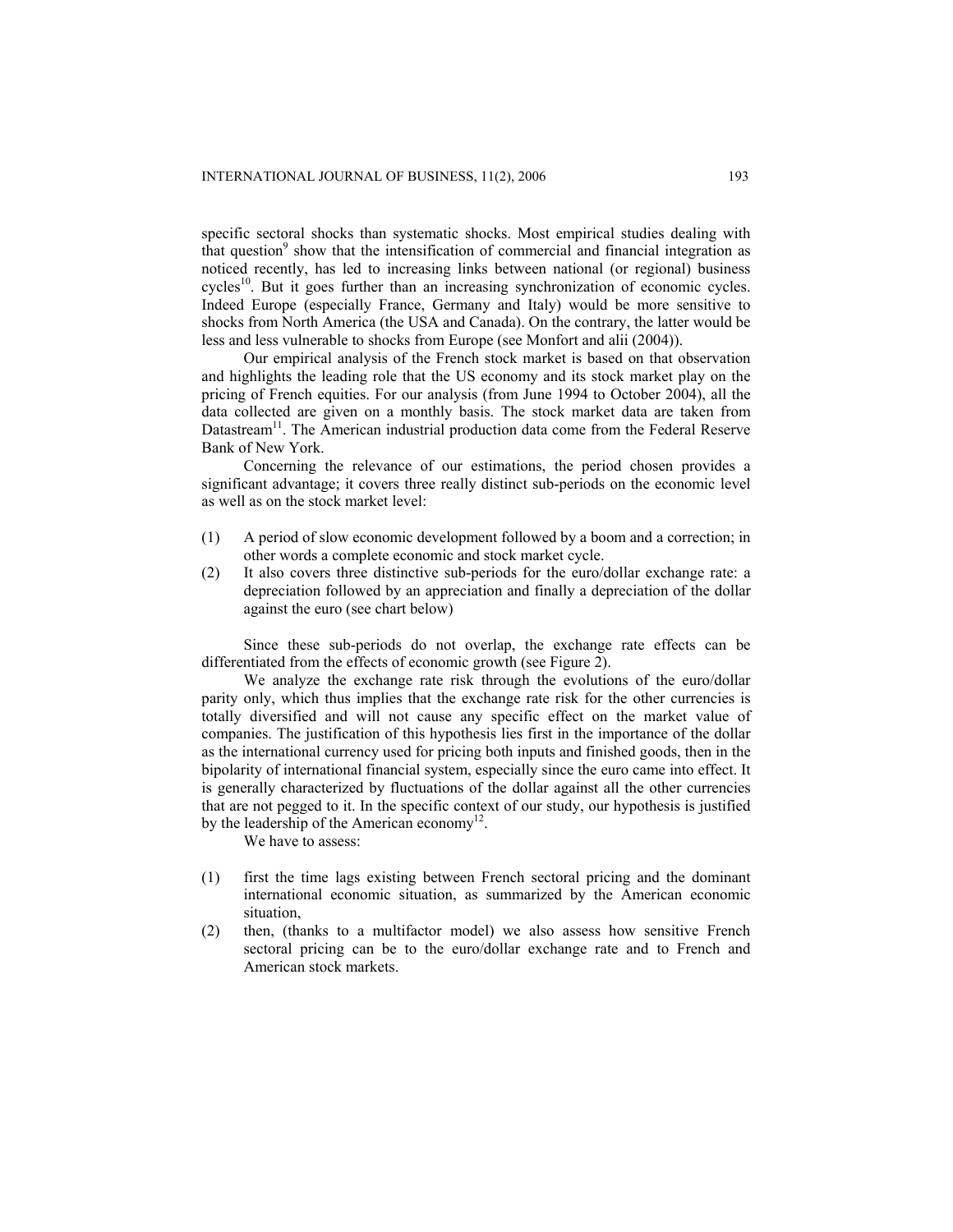

**Figure 2** 

#### **A. Sectoral Pricing and International Economic Cycle**

One has first to check if stock market and business cycles (this last one measured by the gap between actual industrial production and its trend) coincide with one another and more precisely if stock market cycles are early or lagging compared to business cycles. Our aim is neither to spot the turning points nor to draw any conclusions on their would-be coincidence. That approach views cycles as a series of expansion and recession phases separated by peaks and troughs. In other words one would simply have to identify and draw together the turning points of the two series to analyze their coincidence<sup>13</sup>.

That is not our objective. We rather aim at examining the coincidence of the two cycles by analyzing the covariations of the series for the period considered without focusing on turning points. The index chosen to measure their coincidence does not correspond to the average number of periods in which two series happen to be in the same cycle. But it precisely takes into account the number of periods in which the two variables considered follow the same upward or downward trend and this for different time lags or leads $^{14}$ .

To verify if a variable Y leads or lags compared to a variable X, we have to calculate the frequency (f) of similar covariations between  $Y_t$  and  $X_{t+h}$ , both for negative, null or positive values of h. We then keep the value of h that maximizes the frequency (f). Three values have to be taken into account: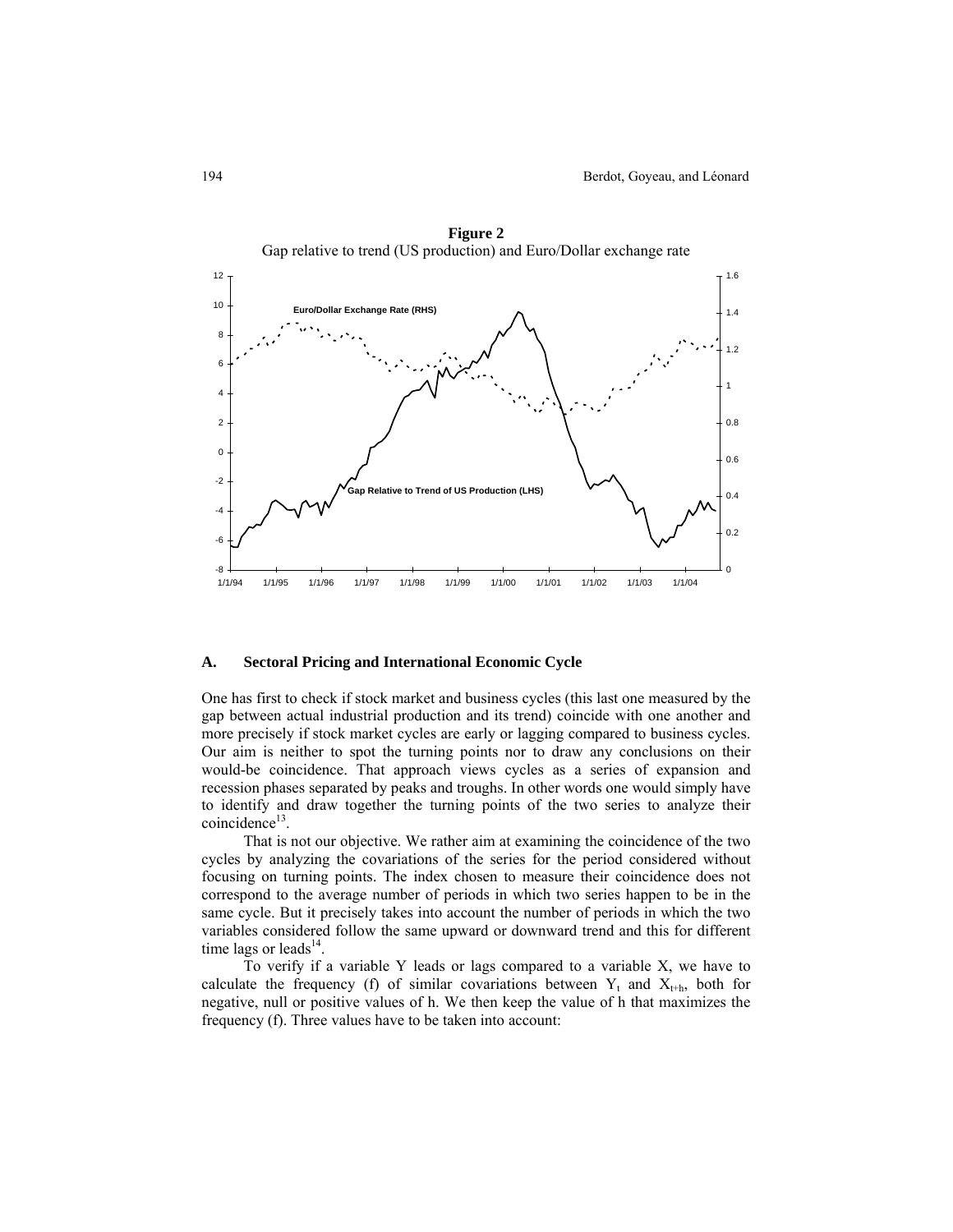- (1) if  $h = 0$ ,  $Y_t$  and  $X_t$  have coincidental cycles or more exactly they evolve simultaneously,
- (2) If h > 0, Y<sub>t</sub>, which varies as  $X_{t+h}$ , is early compared to  $X_t$ ,
- (3) If  $h < 0$ ,  $Y_t$ , which varies as  $X_{t+h}$ , is lagging compared to  $X_t$

To obtain more relevant results, we calculate the estimated standard deviation of the frequencies in order to measure their Student t-statistics (expressed in the case of a null hypothesis of random variations corresponding to a percentage of covariations equal to 50%).

If we consider the French stock market as a whole (through the CAC 40 index), the gap to the American economy corresponds to  $h = 3$  (where h is calculated with values ranking from  $-12$  to 12 months). For h = 3, the covariations frequency gives f = 61.9% (with t equal to 2.752) , which is significant. The French stock market cycle would be three months earlier than the American business cycle.

**Table 2** 

| Time lag between Cac40 index and gap<br>relative to trend: h | <b>Frequency</b> | <b>Student t statistic</b> |
|--------------------------------------------------------------|------------------|----------------------------|
|                                                              | 0.614            | 2.643                      |
|                                                              | 0.619            | 2.752                      |
|                                                              | 0.600            | 2282                       |

This general result tends to show a relative shortsightedness of the market; yet it includes a large variety of different sectoral situations. Indeed, similarly to all sectoral economic situations, which are significantly early or lagging compared to the general economic situation, stock market performances are logically supposed to mirror these time lags.

We use the FTSE international sectoral classification to examine more accurately how the stock market reacts sectorwise to the evolution of the US economic activity. It should allow us to highlight significant time lags (leads or lags) in the way the stock market sectors react, which would show that investors behave quite rationally. They would take into account the whole American economic situation to opt for sectoral investments, by using their implicit knowledge of time lags in sectoral economic cycles against the international business cycle. The sectoral allocation strategies adopted by investors during the economic cycle would be based on that behavior.

The taxonomy of sectors (based on whether they are early or lagging compared to the US economic activity) results from the same methodology as the one used for the CAC 40 index. The results obtained<sup>15</sup> reveal significant differences in the sectoral time lags over a whole year. To synthesize the results, the sectors have been divided in four different categories (only one sector is completely synchronous):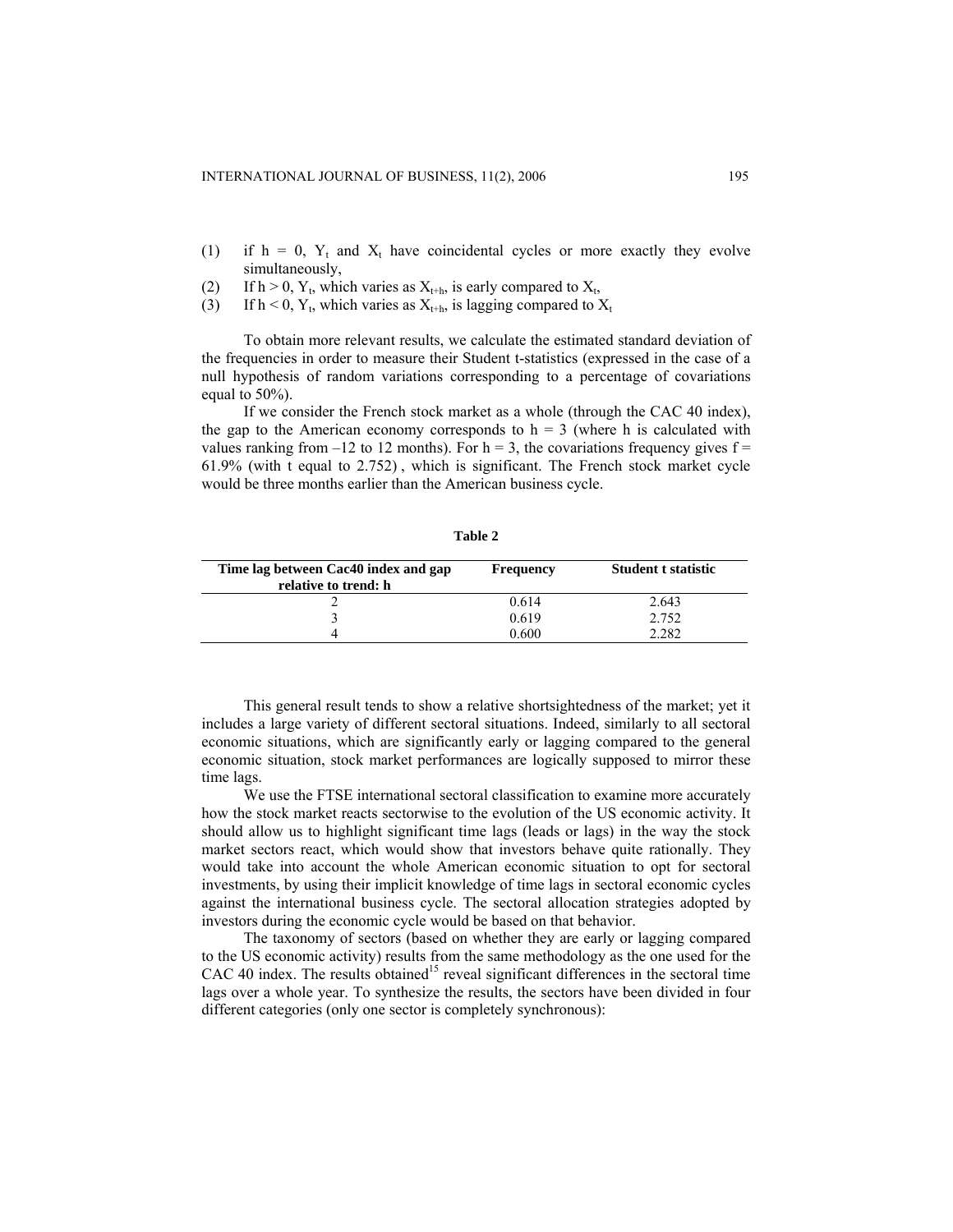- (1) very early sectors (from 4 to 5 months),
- (2) early or synchronous sectors (from 0 to 3 months),
- (3) lagging sectors (from 1 to 3 months),<br>(4) strongly lagging sectors (from 4 to 7 i
- strongly lagging sectors (from 4 to 7 months).

| <b>LAGGING SECTORS</b>         |                                      |                            | EARLY (or synchronous) SECTORS |
|--------------------------------|--------------------------------------|----------------------------|--------------------------------|
| 4 to 7 months<br>1 to 3 months |                                      | $0$ to $3$ months          | 4 to 5 months                  |
|                                |                                      |                            |                                |
| $(-7)$                         | $(-1)$                               | (0)                        | (4)                            |
|                                | Food producers & Automobiles & Parts | Health*                    | Cyclical consumer goods*       |
| processors                     | Leisure $&$ hotels*                  | (1)                        | Engineering & machinery*       |
| <b>Banks</b>                   |                                      | Insurance*                 | (5)                            |
| Non-cyclical                   |                                      | Real Estate*               | Information technology         |
| consumer goods*                |                                      | (2)                        | hardware                       |
| Pharmaceuticals &              |                                      | Beverages                  | Information technology*        |
| biotechnology*                 |                                      | Chemicals*                 |                                |
|                                |                                      | (3)                        |                                |
|                                |                                      | Steel & other metals*      |                                |
|                                |                                      | Aerospace & defence*       |                                |
|                                |                                      | Construction and building  |                                |
|                                |                                      | materials*                 |                                |
|                                |                                      | General retailers*         |                                |
|                                |                                      | Food & drug retailers*     |                                |
|                                |                                      | Electronic & electrical    |                                |
|                                |                                      | equipment                  |                                |
|                                |                                      | Household goods &          |                                |
|                                |                                      | textiles*                  |                                |
|                                |                                      | Personal care &            |                                |
|                                |                                      | household products*        |                                |
|                                |                                      | <b>Basic Industries</b>    |                                |
|                                |                                      | Diversified industrials*   |                                |
|                                |                                      | General industrials*       |                                |
|                                |                                      | Software & computer        |                                |
|                                |                                      | services*                  |                                |
|                                |                                      | Media & entertainment*     |                                |
|                                |                                      | Oil & gas*                 |                                |
|                                |                                      | Resources*                 |                                |
|                                |                                      | <b>Utilities*</b>          |                                |
|                                |                                      | <b>Cyclical services*</b>  |                                |
|                                |                                      | Non-cyclical services*     |                                |
|                                |                                      | Supports services *        |                                |
|                                |                                      | Speciality & other finance |                                |
|                                |                                      | Financials*                |                                |
|                                |                                      | Transport*                 |                                |

| Table 3                                     |  |
|---------------------------------------------|--|
| Taxonomy of sectoral time lags <sup>1</sup> |  |

<sup>1</sup> Bold types : FTSE groups. In each column, time lags are mentioned in number of months.

\* indicate a significant Student t statistic (at a 5% level).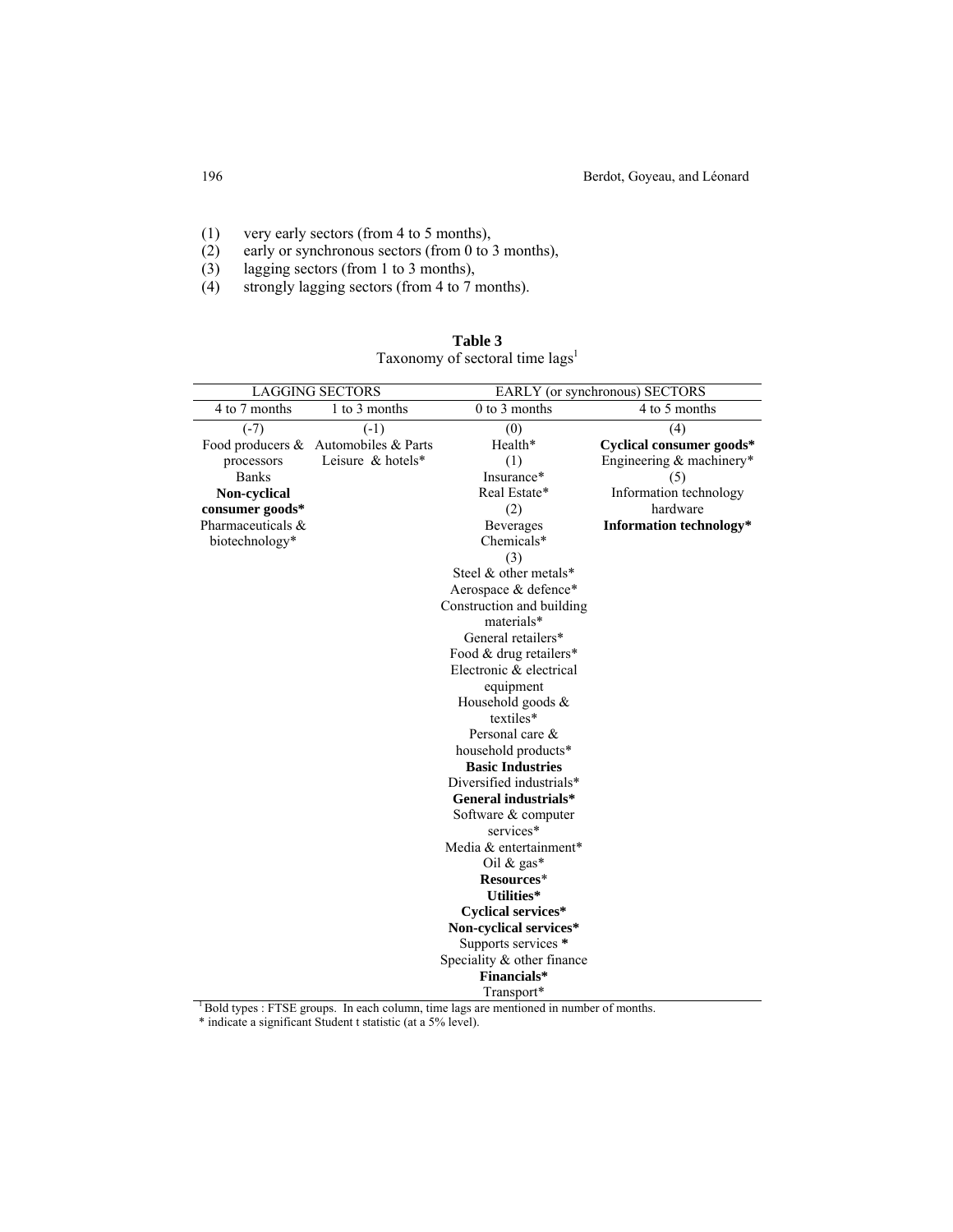That taxonomy reveals implicit rational behavior for investors regarding how they assess the economic evolutions. The capital goods sector, which is in the early stage of the production process, is logically the earliest. On the contrary, many other sectors directly linked to current situation are lagging more or less behind the US business cycle. In that matter, it is no surprise if the sector of non-cyclical consumer goods is extremely lagging (which is mainly due to its inertia to the current economic situation). It is the reverse for the sector of non-cyclical services and it is not surprising since this sector includes telecommunication services, a sector which coincides with investments in new technologies (networks).

## **B. Sectoral Pricing: Exchange Rate Effect and Market Effect**

We are now going to see how sectoral rates of return are sensitive to exchange rate fluctuations. However the exchange rate cannot be the only variable to consider if we want to account for rates of return. If one follows the market model, one can choose (as a variable which will synthesize all the other factors) either the return of the national market index (in the case of a fragmented market) or the return of the world market (in the case of an integrated market)

However, since our analysis gives the US stock market the leadership, we will rather focus on the logic of a multisector model as an explanation for the French sectoral returns in relation to exchange rate evolutions and the performances of the whole French and American markets. We have taken the French market return as an explanatory variable to account for the fact that some sectors may also depend on specific national factors.

It is obvious that the two other variables required for the explanation have to be orthogonalized so as to tackle the problems linked to multicolinearity and single out the impact of each effect while stressing the impact of the exchange rate effect. On the one hand, the variable considered to account for the performance of the US stock market corresponds to the part of this rate of return that is left unexplained by the exchange rate. On the other hand, the variable considered to measure the performance of the French stock market corresponds to the part of this rate of return not accounted for by the exchange rate and the American stock market performance.

The dependent variable is the monthly rate of return of the sector i (which is the growth rate of its price index in euro expressed as a percentage). This variable is noted by  $R_{it}$ ; the explanatory variable standing for the exchange rate effect is the monthly rate of growth (as a percentage) of the nominal exchange rate of the euro expressed in dollar. This "performance" of the euro is represented by  $\mathsf{R}\mathsf{\epsilon}_t$ .

The explanatory variable accounting for the American market performance, after orthogonalization, is calculated as the residuals of the following equation:

$$
RNYSE_t = a_1 + b_1 R \varepsilon_t + \varepsilon_{1t},
$$
\n(1)

where RNYSE stands for the monthly rate of return of the NYSE index. The residual part is noted as RNYSERES.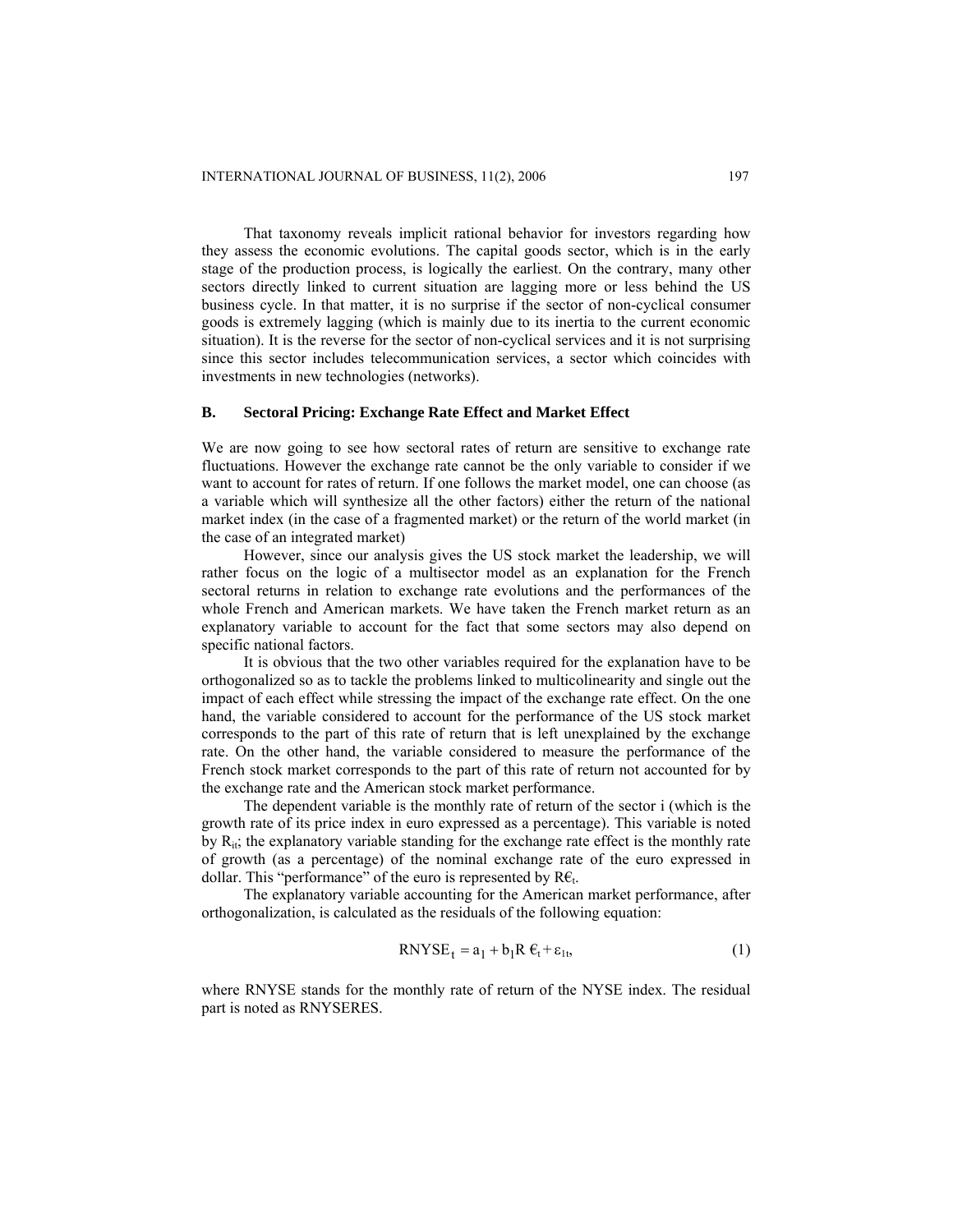The explanatory variable used to measure the French stock market effect is calculated as the residuals of the following equation:

RCACt = a2 + b2R €t + c2RNYSEt + ε2t, (2)

where RCAC stands for the monthly rate of return of the CAC 40 index. The residual part is noted as RCACRES.

The estimated equations for each sector i are the following ones:

$$
R_{it} = \alpha_i R \epsilon_t + \beta_i RNYSERES_t + \gamma_i RCACRES_t + \delta_i + \epsilon_{it}.
$$
 (3)

For these estimations we have adopted a Newey-West approach to take into account the effects of heteroskedasticity and serial correlation (the detailed results are available on request).

#### **a. Market effect**

Thanks to the  $\beta_i$  and  $\gamma_i$  coefficients, the multifactor model accounts for the sensitivity of sectoral returns vis-à-vis the French and American stock markets performances.

We can immediately conclude that the American stock market alone cannot account for French sectoral returns. The CAC 40 index (after orthogonalization) significantly accounts for French specificities (if we except the real estate and transport sectors for which the multifactor model used has no relevance).

The offensive or defensive aspect of the French sectors can only be estimated through the coefficient in relation to the US stock market performance if one takes into account the orthogonal representation of the French market performance (which eliminates the specific aspect of the international market).

The coefficient β of the multifactor model is an indicator of prime importance to explain how an equity or a sector reacts to the American stock market performance:  $β =$ 1 means that the return of an equity or a sector mirrors that of the market. Similarly,  $\beta$  < 1 (β > 1) means that the return of an equity or a sector softens (amplifies) the return of the stock market, either downwards or upwards. As a result, the  $\beta$  coefficient conveys the more or less offensive or defensive nature of an equity (or a sector) in relation to the stock market return.

That is why it is interesting to test the significance of the  $\beta$  coefficient, not only in relation to a value equal to 0 but also in relation to the unit value. The results are synthesized in the table below (the detailed results are available on request).

One can conclude that many sectors generally regarded as defensive (real estate, health, pharmaceuticals and biotechnology, food producers and processors, etc.) have a  $β$  coefficient < 1. Conversely, sectors regarded as offensive (household goods and textiles, information technology, etc.) have a β coefficient  $> 1$ .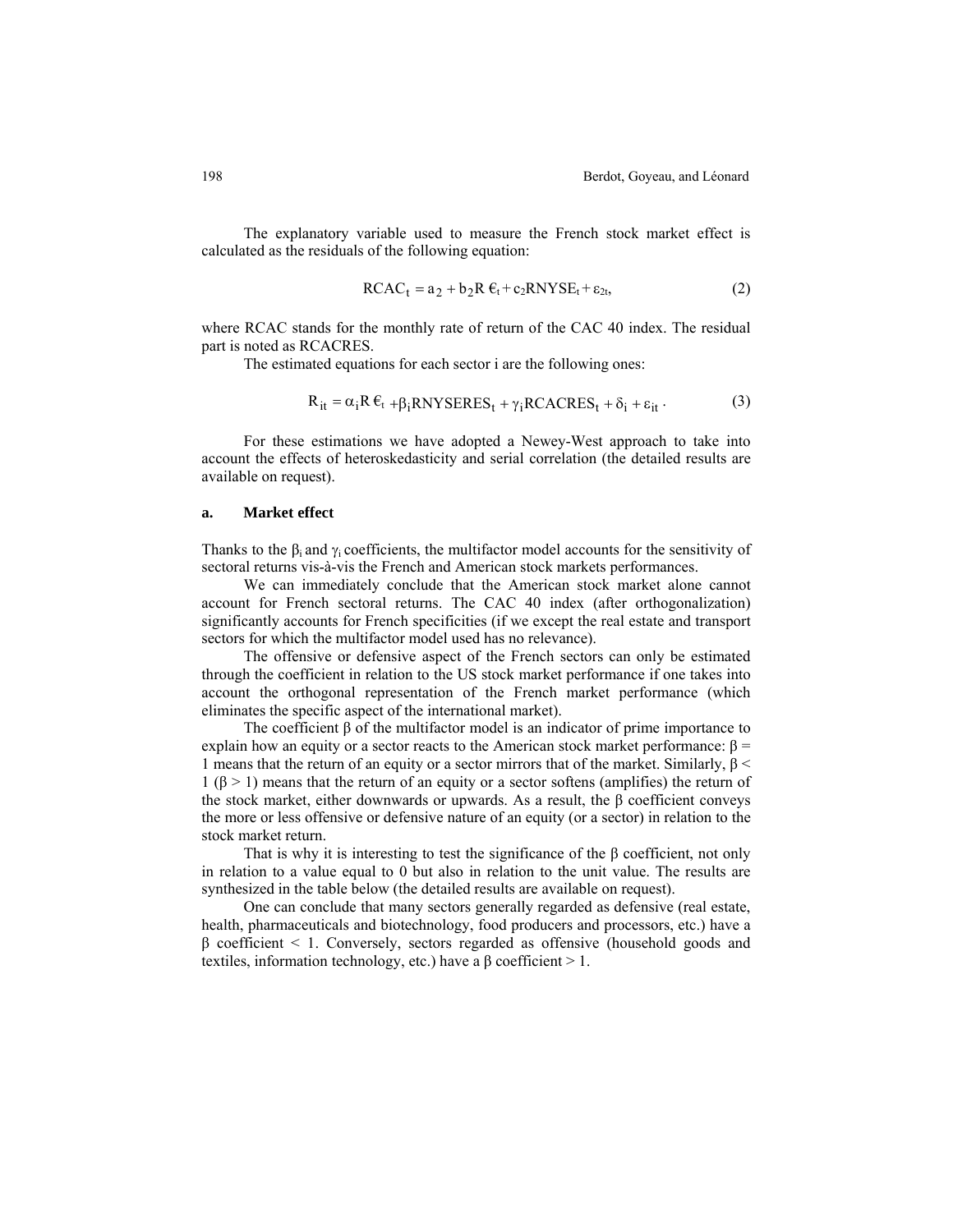| Defensive sectors ( $\beta$ < 1) | Neutral sectors ( $\beta$ = 1) | Offensive sectors ( $\beta$ > 1) |
|----------------------------------|--------------------------------|----------------------------------|
| Health                           | Food & drug retailers          | <b>Cyclical consumer goods</b>   |
| <b>Beverages</b>                 | Personal care & household      | Software & computer              |
| Non-cyclical consumer            | products                       | services                         |
| goods                            | Oil $&$ gas                    | Steel $\&$ other metals          |
| Chemicals                        | <b>Resources</b>               | Household goods & textiles       |
| <b>Real Estate</b>               | Engineering & machinery        | Insurance                        |
| Food producers & processors      | Diversified industrials        | Information technology           |
| Pharmaceuticals &                | <b>Basic Industries</b>        | hardware                         |
| biotechnology                    | <b>Non-cyclical services</b>   | <b>Information technology</b>    |
| Speciality $&$ other finance     | Transport                      |                                  |
|                                  | <b>General industrials</b>     |                                  |
|                                  | Media & entertainment          |                                  |
|                                  | Construction and building      |                                  |
|                                  | materials                      |                                  |
|                                  | Supports services              |                                  |
|                                  | <b>Utilities</b>               |                                  |
|                                  | Aerospace & defence            |                                  |
|                                  | Automobiles & Parts            |                                  |
|                                  | Electronic & electrical        |                                  |
|                                  | equipment                      |                                  |
|                                  | <b>Cyclical services</b>       |                                  |
|                                  | General retailers              |                                  |
|                                  | <b>Banks</b>                   |                                  |
|                                  | <b>Financials</b>              |                                  |
|                                  | Leisure & hotels               |                                  |

**Table 4**  Taxonomy of sectoral sensivities\* : market effect

<sup>\*</sup> In each column, sectors are ranked by increasing order of the t Student statistic ( $\beta$  = 1 test)

However one may be surprised by some sectors that are not to be found in the category they usually belong to: as it is the case with insurance companies for instance. The fact that they traditionally belonged to the defensive category had to do first with the non-cyclical aspect of their commitments and then with the prime importance of real estate (also considered as a defensive sector) in their assets. The fact that they have restructured their assets for securities (especially shares) instead of real estate has made them more sensitive to the behavior of financial markets; it all explains why they are to be found in the offensive sector category.

## **b. Exchange rate effect**

Thanks to the coefficients  $\alpha_i$ , the multifactor pricing model also allows us to assess the sensitivity of sectoral returns in comparison with the euro "performance". Most of the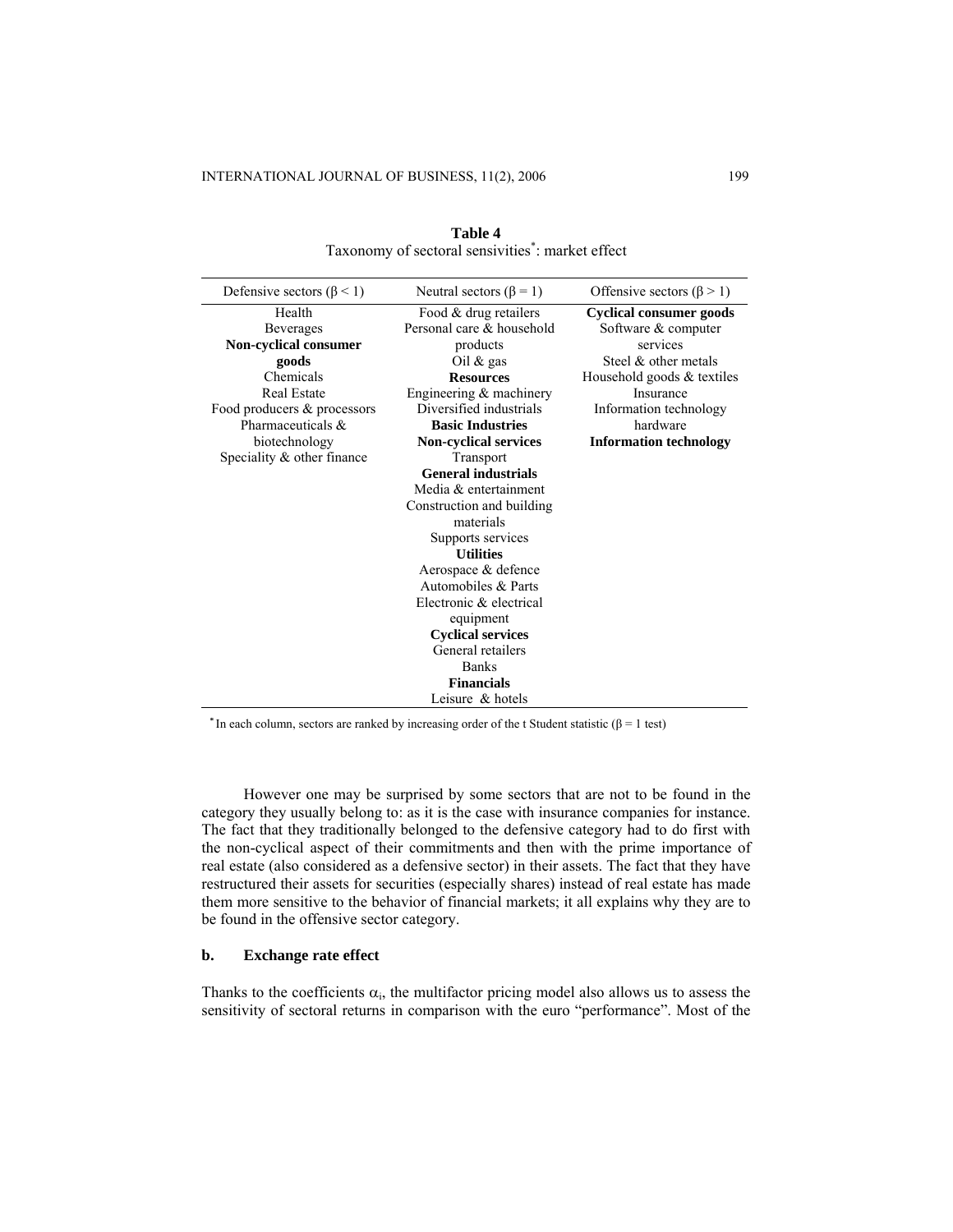exchange rate effects are significantly negative. Sectors are then exposed to a dollar depreciation, as expected from the theoretical analysis. These results tend to show that relocation and hedging strategies implemented by French companies in the past few years do not protect them enough against the dollar exchange rate risk.

The transport sector is the only exception, which is not really surprising. In fact as it belongs to the services sector whose major costs (energy) are expressed in dollars, a dollar depreciation makes this sector more competitive, which in the end entails a positive effect on its pricing. Yet, the multifactor model hardly provides an explanation for this sector. The result obtained may be due to an unsatisfactory specification of the model. It is exactly the same situation for a few other sectors (namely beverages, real estate, engineering and machinery) on which the exchange rate effect (negative or positive) does not seem relevant.

| Highly sensitive sectors       | Weakly sensitive sectors     | Other sectors                    |
|--------------------------------|------------------------------|----------------------------------|
| $\alpha$ < -0.8                | $-0.8 < \alpha < 0$          | $\alpha$ non significant or $>0$ |
| Information technology         | <b>Non-cyclical services</b> | <b>Utilities</b>                 |
| hardware                       | Food & drug retailers        | Health                           |
| <b>Information technology</b>  | Construction and building    | <b>Beverages</b>                 |
| Media & entertainment          | materials                    | <b>Real Estate</b>               |
| Speciality $\&$ other finance  | Oil $\&$ gas                 | Transport                        |
| Steel $\&$ other metals        | <b>Resources</b>             | Engineering $&$ machinery        |
| Aerospace & défence            | <b>Basic Industries</b>      |                                  |
| Automobiles & Parts            | General retailers            |                                  |
| <b>Cyclical consumer goods</b> | Diversified industrials      |                                  |
| Insurance                      | Supports services            |                                  |
| Electronic & electrical        | Food producers & processors  |                                  |
| equipment                      | Pharmaceuticals $\&$         |                                  |
| <b>General industrials</b>     | biotechnology                |                                  |
| Software & computer services   | Non-cyclical consumer goods  |                                  |
| Household goods $&$ textiles   | Chemicals                    |                                  |
| <b>Cyclical services</b>       | Personal care & household    |                                  |
| <b>Banks</b>                   | products                     |                                  |
| Leisure $\&$ hotels            |                              |                                  |
| <b>Financials</b>              |                              |                                  |

**Table 5**  Taxonomy of sectoral sensivities\* : exchange rate effect

\* In each column, sectors are ranked by decreasing sensitivity order with respect to the euro/dollar exchange rate. Remember that the sensitivity is all the more high that the coefficient is highly negative.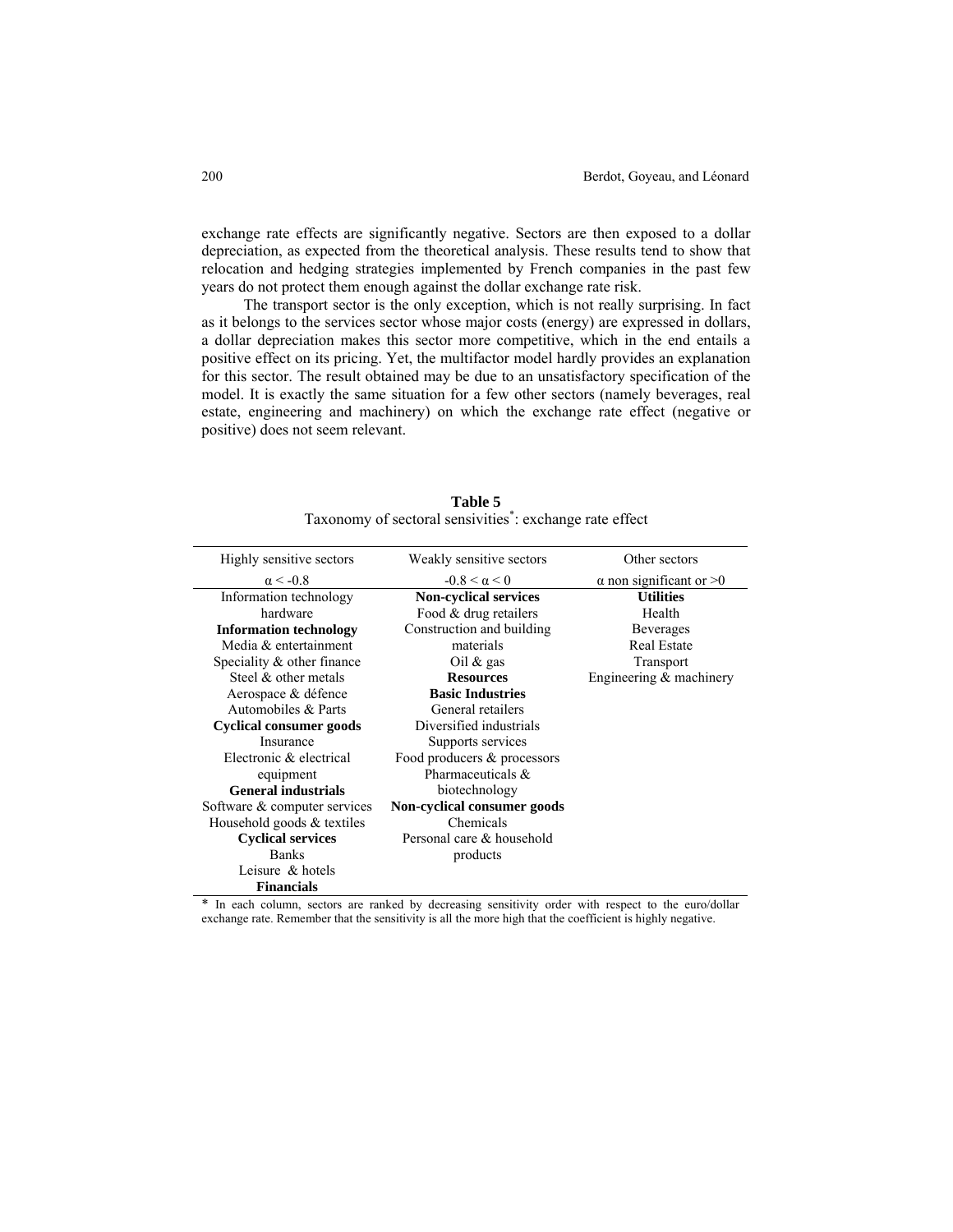The different sectors have been ranked in three categories according to their sensitivity to the dollar:

- (1) highly sensitive sectors ( $\alpha$  < -0.8)
- (2) weakly sensitive sectors  $(-0.8 < \alpha < 0)$
- (3) other sectors ( $\alpha$  non significant or  $\alpha > 0$ ). The threshold noted  $\alpha = -0.8$ corresponds to the median of negative sensitivities. However we have to underline that it is really difficult to draw conclusions about the differences between sensitivities because they combine cost effects, price effects, market share effects and hedging strategies for each sector.

If some sectors are weakly sensitive to exchange rate effects, it is because most of their pricing is based on the interaction of stock market effects.

# **III. SECTORAL TAXONOMY AND ACTIVE PORTFOLIO MANAGEMENT**

# **A. A Two Dimension Sectoral Taxonomy, Excluding Exchange Rate Effects**

In Table 6, we have put in perspective the offensive/defensive nature of French sectors in relation to the US business cycle.

Noticeably, the table shows that most sectors are positioned diagonally; in other words, it means that the earlier (the more lagging) a sector is on the general economic activity, the more offensive (defensive) it is and conversely, the more lagging it is, the more defensive it is, which is not surprising.

If we consider that betting on the stock market is all the more risky as investors have a longer time-horizon (which increases the risks linked to expectations), it seems logical to benefit from a higher yield; in that case the β coefficient will be higher.

In that matter, the information technology group really matches the positive relation existing between time-lead and risk level.

According to the same principle, the market followers which are lagging the most behind the business cycle and whose stock market behavior can be more easily forecast, are the least risky: hence their defensive nature. The pharmaceuticals and biotechnology sector perfectly illustrate this situation.

Finally, the "median" sectors in the table (which are slightly early compared to the business cycle and have a  $\beta$  coefficient not significantly different from 1) follow the same pattern: they have a weak lag and both the level of risk and the coefficient  $\beta$  have median values. We can see that about half of the sectors are to be found in this category, which may account for the fact that the French stock market (CAC 40 index) is three months earlier than the US business cycle.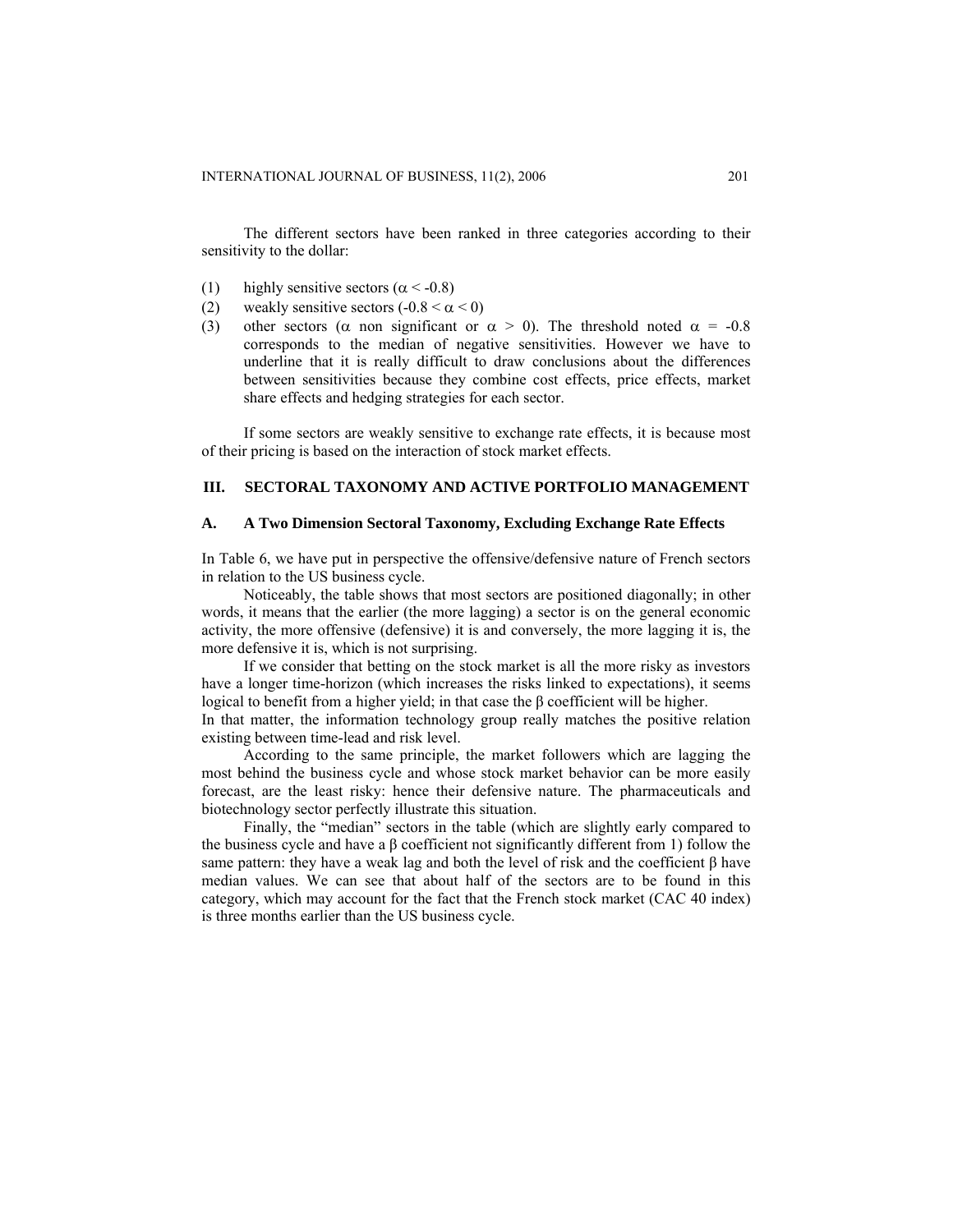|                                   |                 |                   | Sensivity to US Stock Market ( $\beta$ coefficient)                                                    |                                                                                                                                                                                                                                                                                                                                                                                                                                                                                     |                                                                                                          |
|-----------------------------------|-----------------|-------------------|--------------------------------------------------------------------------------------------------------|-------------------------------------------------------------------------------------------------------------------------------------------------------------------------------------------------------------------------------------------------------------------------------------------------------------------------------------------------------------------------------------------------------------------------------------------------------------------------------------|----------------------------------------------------------------------------------------------------------|
|                                   |                 |                   | Defensive : $\beta$ < 1                                                                                | Neutral : $\beta = 1$                                                                                                                                                                                                                                                                                                                                                                                                                                                               | Offensive : $\beta$ > 1                                                                                  |
|                                   | Lagging sectors | 4 to 7 months     | Food producers &<br>processors<br>Non-cyclical consumer<br>goods<br>Pharmaceuticals &<br>biotechnology | <b>Banks</b>                                                                                                                                                                                                                                                                                                                                                                                                                                                                        |                                                                                                          |
|                                   |                 | months<br>1 to 3  |                                                                                                        | Automobiles & Parts<br>Leisure & hotels                                                                                                                                                                                                                                                                                                                                                                                                                                             |                                                                                                          |
| Sensivity to US Economic Activity | Early sectors   | $0$ to $3$ months | Health<br>Beverages<br>Chemicals<br><b>Real Estate</b><br>Speciality & other finance                   | Aerospace & defence<br>Construction and<br>builing materials<br>General retailers<br>Food & drug retailers<br>Electronic & electrical<br>equipment<br>Personal care &<br>household products<br><b>Basic Industries</b><br><b>General industrials</b><br>Diversified industrials<br>Media & entertainment<br>Oil $\&$ gas<br><b>Resources</b><br><b>Utilities</b><br><b>Cyclical services</b><br><b>Non-cyclical services</b><br>Supports services<br><b>Financials</b><br>Transport | Insurance<br>Steel & other metals<br>Household goods &<br>textiles<br>Software & computer<br>services    |
|                                   |                 | 4 to 5 months     |                                                                                                        | Engineering &<br>machinery                                                                                                                                                                                                                                                                                                                                                                                                                                                          | <b>Cyclical consumer</b><br>goods<br>Information technology<br>hardware<br><b>Information technology</b> |

**Table 6**  Sectoral taxonomy (excluding exchange rate effects)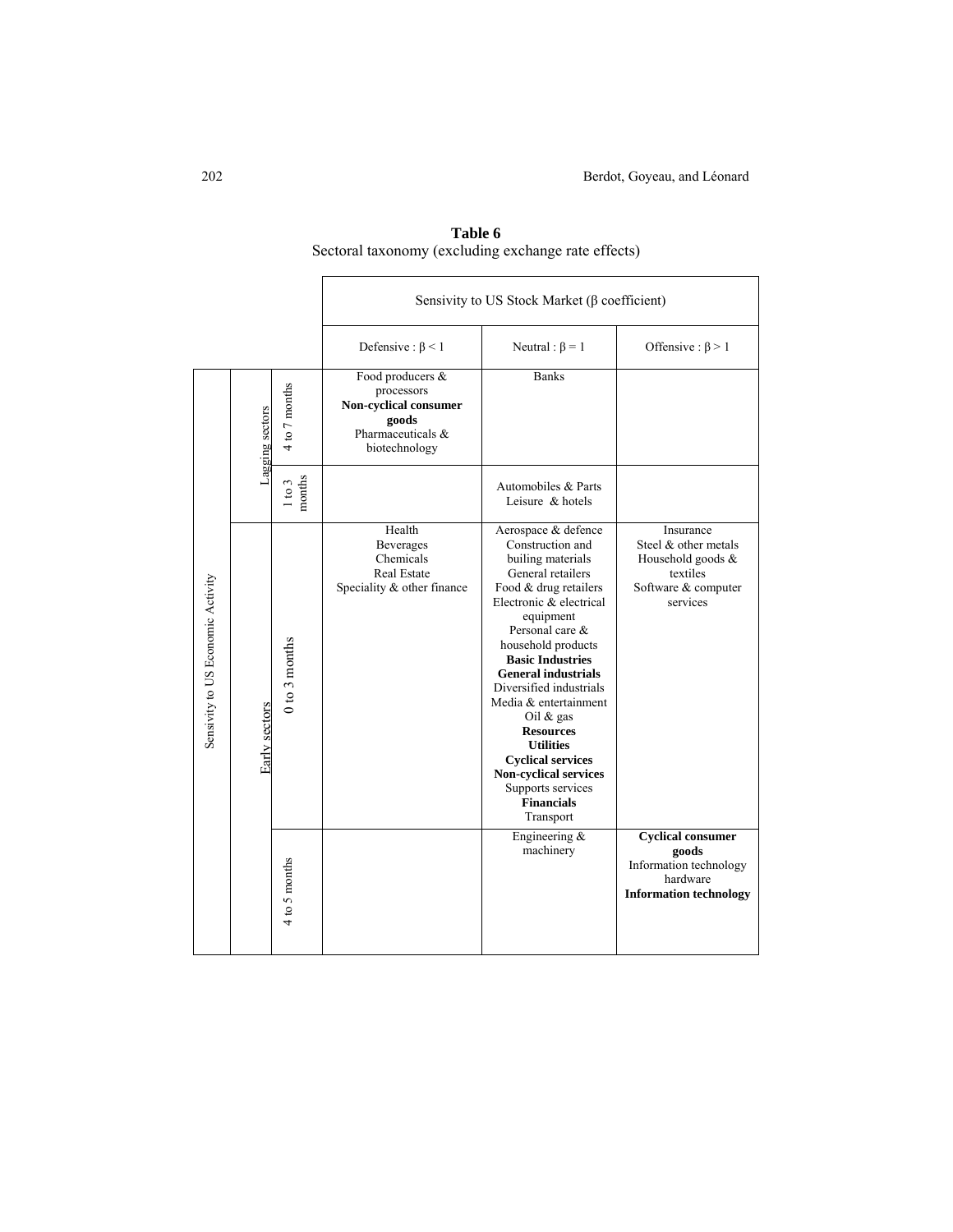## **B. Exchange Rate Effect and Multisector Dynamic Portfolio Allocation**

According to the approach previously established, three factors have to be taken into account for portfolio arbitrage:

- (1) first how sectors are positioned in relation to the business cycle as a whole,
- (2) secondly, how sensitive sectors can be to the stock market behavior, and
- (3) thirdly, how sensitive sectors can be to the exchange rate.

To simplify the exposition of the conditions of that arbitrage, we consider two distinct situations: an anticipated appreciation of the dollar and an anticipated depreciation of the dollar. For each case, we have to define the conditions of multisector portfolio allocation through the use of the two other factors. It seems logical to focus on sectors highly sensitive to the dollar in the case of depreciation and to focus on sectors weakly sensitive to the dollar in the case of an appreciation. Thanks to the figures below, it will be easier to understand that portfolio management based on multisector portfolio allocation is obviously more complex to implement in the case of an expected depreciation of the dollar against the euro rather than in the case of an appreciation.

As a reminder, what we call dynamic portfolio allocation and what is at stake in this analysis consists in overweighting or underweighting sectors in relation to the contents of a stock market portfolio (benchmark). In other words, the sectors featuring in each phase of the cycle represented below are sectors that need to be overweighted. Consequently an empty quadrant implies that the market portfolio will have the best performance.

The two major conclusions drawn by Berdot, Goyeau and Léonard (2005) are confirmed when the exchange rate effect is taken into account:

(1) Unlike what was intuited, the economic expansion does not lead to major arbitrages. In other words, when the economic expansion is taking place, the most part of the offensive positioning already took place during the previous business cycle phases. However, in the case of a dollar depreciation, the defensive positioning process mainly takes place during the boom phase; on the contrary, in the case of a dollar appreciation which has an obvious positive effect on French companies pricing, the defensive positioning process has a limited scope.

(2) It is undeniably when a recession takes place that the most accurate image which best suits portfolio managers behavior is that of a runner racing far ahead of the others: it is evidenced, in the case of an anticipated appreciation of the dollar (which has a positive effect on French companies pricing), by investing in the information technology hardware sector and in software and computer services sector according to the following twofold pattern of that investment: sectors which are early on the business cycle (implicit risk) are expected to be profitable. On the contrary, in the case of an expected dollar depreciation, which negatively affects French companies pricing, no sector should be favored.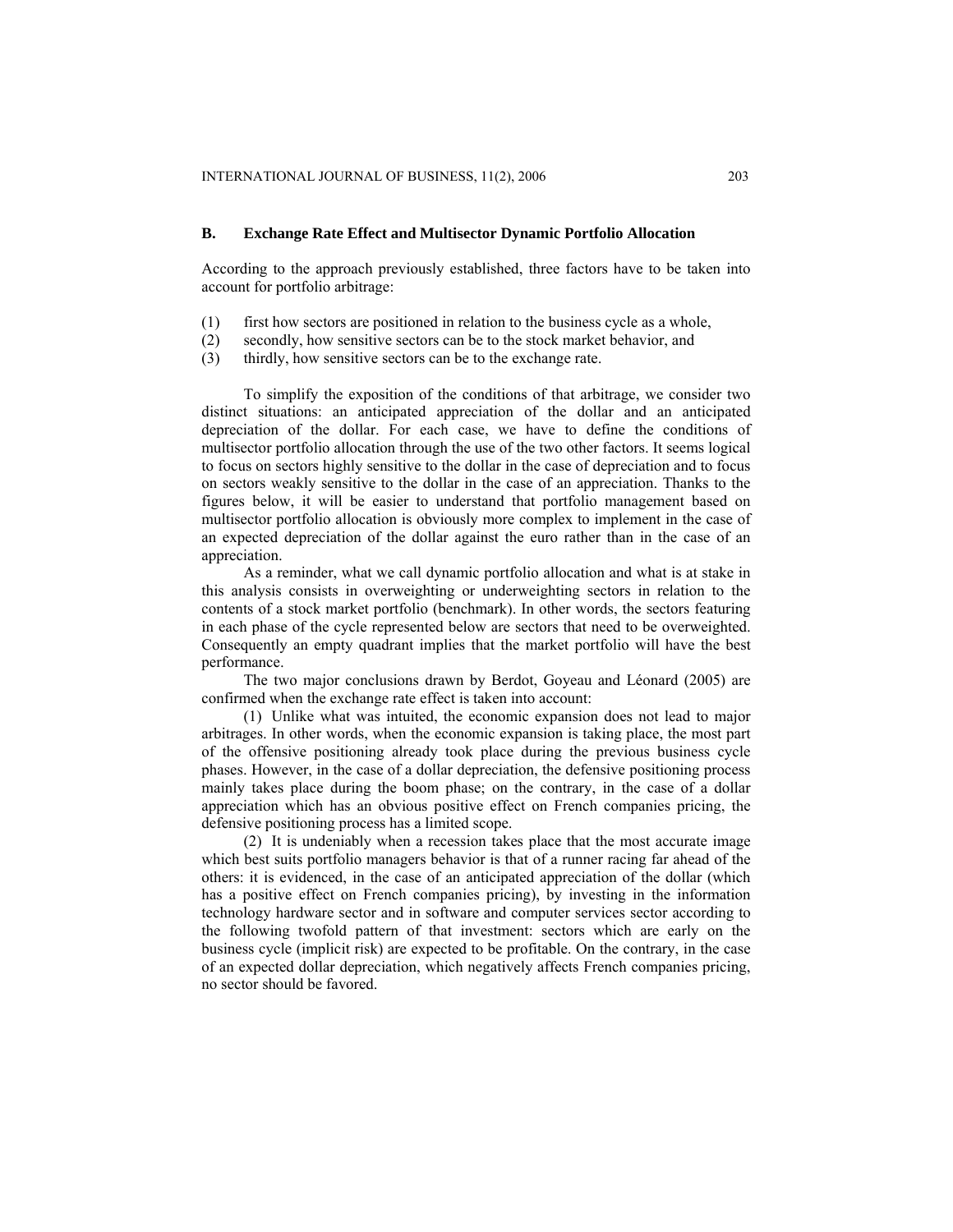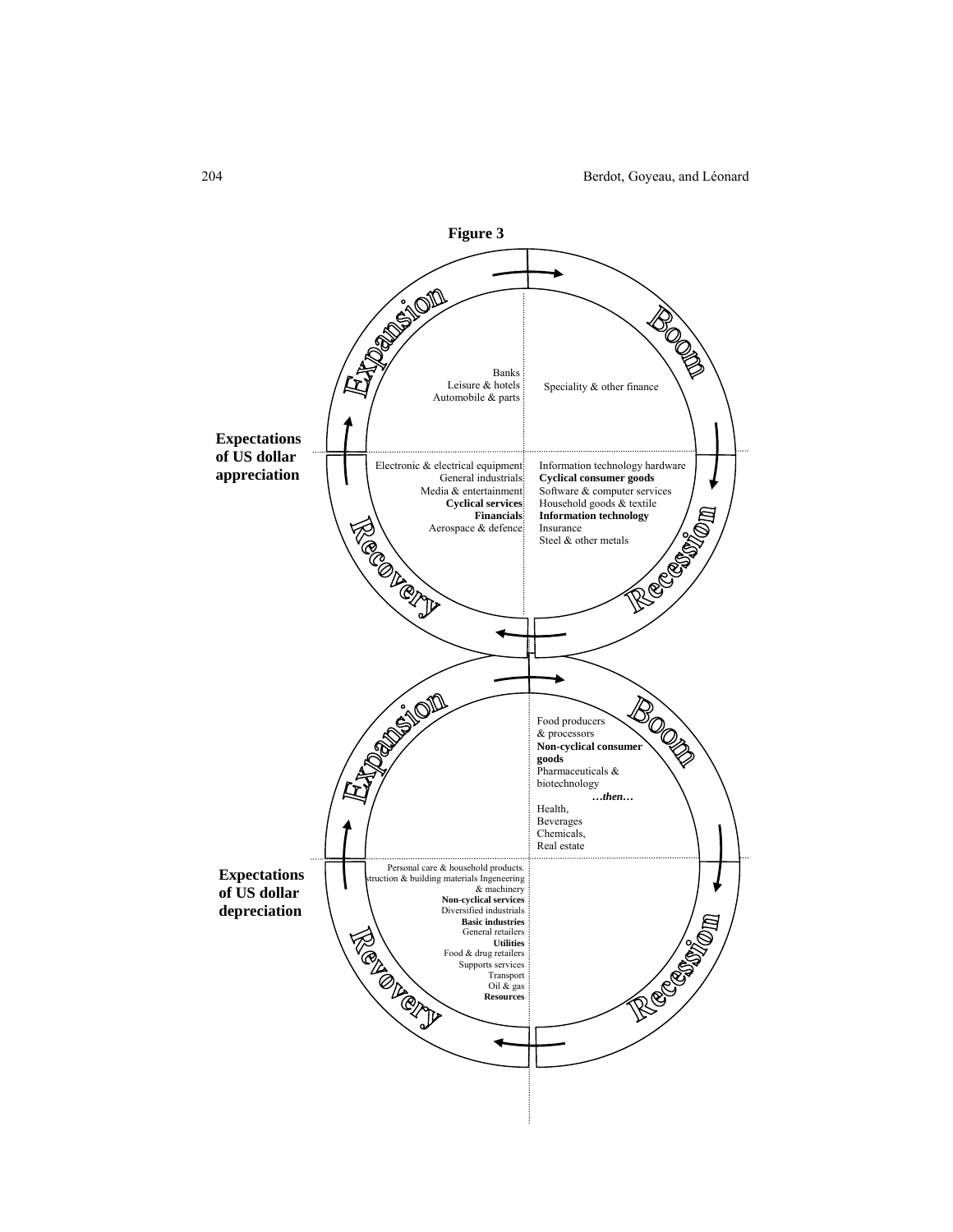## **IV. CONCLUSION**

This paper has highlighted the principles and conditions required for an active portfolio management based on the process of multisector portfolio allocation and the expected impact of exchange rate effects. It allows us to define optimal strategies, which take into account investors' expectations concerning the euro/dollar exchange rate and by using two major criteria to rank sectors (whether they are early or lagging behind the business cycle, whether they are offensive or defensive sectors).

The resulting taxonomy, which has been put in perspective with the different phases of the US business cycle, has led to define the basic principles of multisector allocation that govern the strategic choices for an investment portfolio.

In the case of an expected dollar depreciation, this taxonomy helps to single out two categories of really strategic sectors:

(1) On the one hand, early sectors, consequently the riskiest but also the most profit-making ones, when the market is bullish,

(2) On the other hand, lagging sectors, consequently the safest but also the most profit-making ones, when the market is bearish.

Yet in the case of an expected dollar appreciation, which is always a more positive context for French companies, the taxonomy that we have set up implies overweighting portfolios in relation to the market portfolio, regardless of the phases of the business cycle.

Under these circumstances any active portfolio management based on multisector portfolio allocation implies to accept to be subjected to risks generated by the business cycle as a whole. The relevance of the normative dimension of this approach lies in the active management of both returns and risks.

#### **ENDNOTES**

- 1. For a further discussion of this question in the case of the G7 group, see Heitz, Hild and Monfort (2004) or in the case of the EMU, see Adjaoute and Danthine (2000).
- 2. See for example Berdot, Goyeau and Léonard (2001), Cavaglia, Brightman and Aked (2000), Forbes and Chinn (2003), Emiris (2004), Moerman (2004), Carrieri, Errunza and Sarkissian (2004).
- 3. See for example Bartov and Bodnar (1994), Bodnar and Gentry (1993), Chow, Lee and Solt (1997), Mefteh (2004), Choi and Zeghal (2002).
- 4. That case underlines the fact that companies which make transactions priced in foreign currencies (transaction risk) are not the only ones to be exposed to exchange rate risks. To be in competition with companies which price their product in foreign currencies is enough to expose any domestic company to exchange rate risks (economic risk).
- 5. For more details about sectoral price elasticities between the Euroland and the dollar area, see Fouquin and Alii (2001) as well as Benassy-Quere and Alii (2003).
- 6. Concerning French companies, see two studies: Louargant (1998) finds out that out of the 54 export companies studied, 50% of them revealed to be sensitive to the dollar. Mefteh (2004) finds out that 40% of the hundred export companies he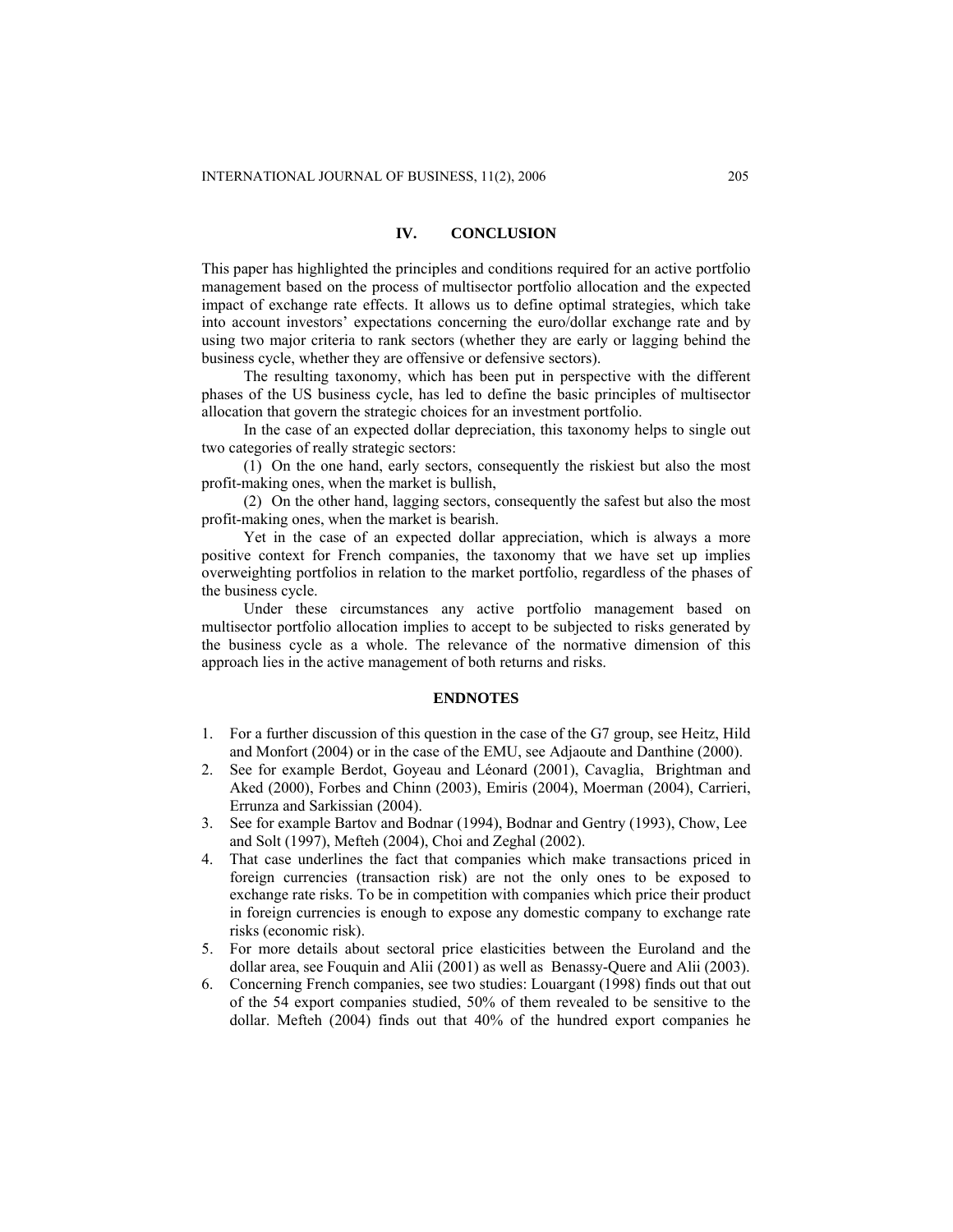studies proved to be sensitive to exchange rate fluctuations (weighted exchange rate). Moreover according to these studies, if companies would not have similar sensitivities, these ones could be unstable in the long run.

- 7. Chow and Alii (1997) consider another approach which defines the exposure to exchange rate risks through real exchange rate fluctuations and distinguishes between two effects: an exchange rate effect and a cash-flow effect. They show that exchange rate and cash flow effects would neutralize each other in the short run but would be complementary in the long run. Their conclusions could justify why empirical studies using data on a monthly basis fail in showing a link between companies' market values and exchange rates.
- 8. For that question, see for example Bodnar and Marston (2000) who analyzed US companies' exposure to exchange rate risks in relation to their income and costs flows priced in foreign currency. It results from their study that most of the companies they took into account are exposed to really low exchange rate risks. Indeed they may have regulated their income and costs in foreign currency. It results that these companies have a weak net exposure to exchange rate risks.
- 9. For that question, see Imbs (2003).
- 10. However the recent study by Heitz, Hild, and Monfort (2004) does not reach the same conclusion. Indeed it is only the connection between commercial and financial flows that has intensified.
- 11. The index used for the utilities sector came into effect in March 2001.
- 12. When several exchange rates are taken into account, it leads to problems of multicolinearity. That is why, in some papers, a weighted exchange rate has been used instead (Jorion (1990), Bartov and Bodnar (1994) as well as Choi and Prasad (1995) for example). Yet a weighted exchange rate does not necessarily show to what extent every single sector of activity is exposed to exchange rate risks.
- 13. There is today a renewed interest for the approach that was pioneered by Bry and Boschan in the 1970s and that Harding and Pagan followed (1999, 2003).
- 14. The approach adopted here logically differs from the standard least squares method whose aim is to determine the number of lags between endogenous and exogenous variables. As shown by Avouyi−Dovi and Matheron (2003), the notions of coincidence and correlation do not account for the same reality. As our approach mainly focuses on identifying monthly covariations, our purpose is not to identify specifically the time lags between phases that occur between the turning points of the two variables cycles.
- 15. The lags can be different from those evidenced by Berdot, Goyeau, and Léonard (2005) considering that they have been identified in relation to the US business cycle (and no longer in relation to the French business cycle). More specifically the sectors that sell much in the USA will be the first to benefit from the US economic recovery.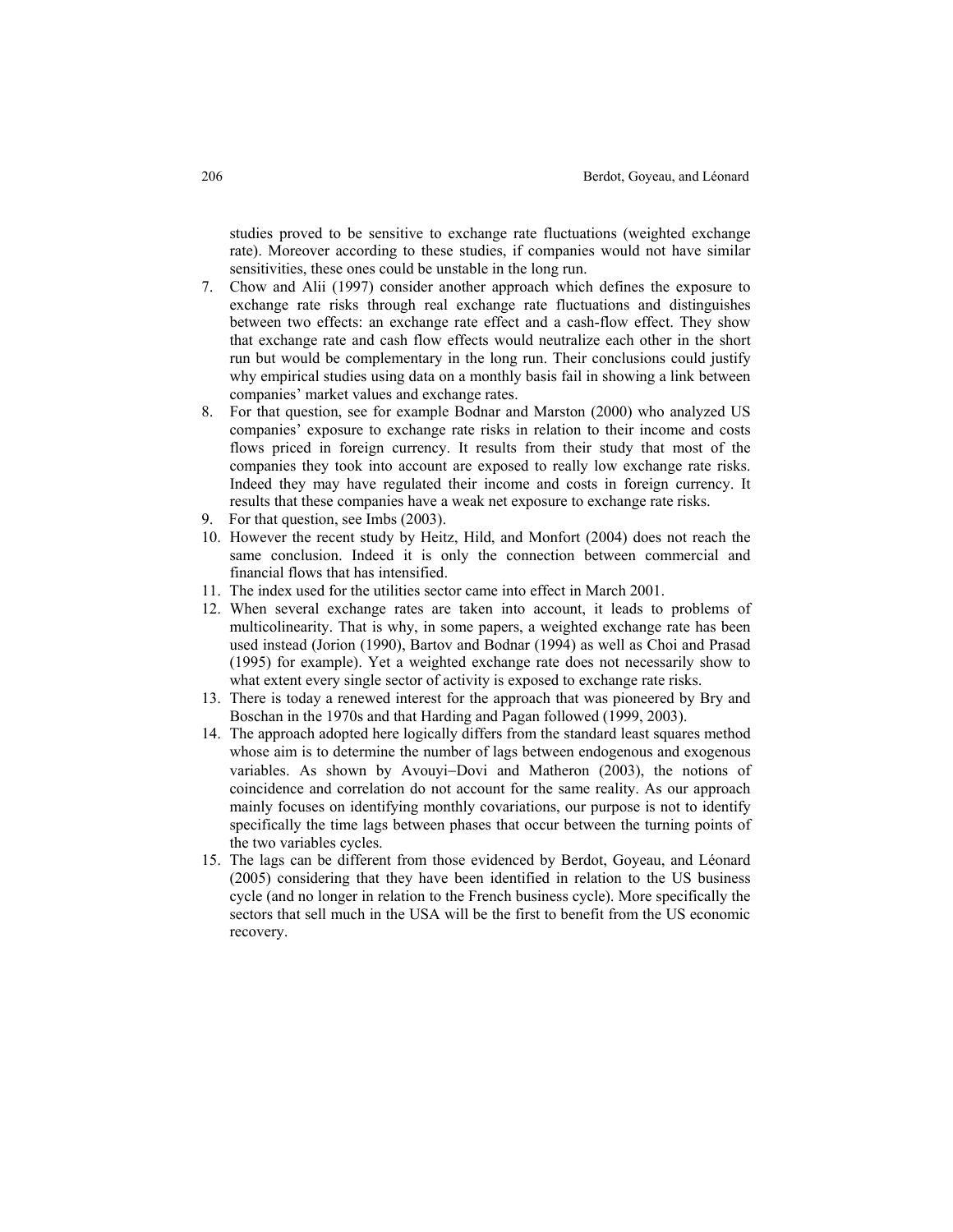#### **REFERENCES**

- Adjaoute, K., and J.P. Danthine, 2000, "EMU and Portfolio Adjustment", *CEPR Policy Paper,* n°5, December.
- Adler, M., and B. Dumas, 1984, "Exposure to Currency Risk: Definition and Measurement", *Financial Management*, Summer, pp. 41-50.
- Anas, J., and L. Ferrara, 2003, "A Comparative Assessment of Parametric and non Parametric Turning Points Detection Methods: the case of the European Economy", *COE*, European Communities
- Avouyi-Dovi, S., and J. Matheron, 2003, "Interactions entre cycles réels, cycles boursiers et taux d'intérêt : faits stylisés", *Revue de StabilitéFfinancière,*  novembre.
- Bartov, E., and G.M. Bodnar, 1994, "Firm Valuation, Earnings Expectation and the Exchange Rate Exposure Effect", *Journal of Finance*, 44, pp. 1755-1785.
- Benassy-Quéré, A., L. Fontagné, and M. Fouquin, 2003, "Heureux dollar", *La lettre du CEPII*, juillet/août.
- Berdot, J.P., D. Goyeau, and J. Léonard, 2001, "Diversification et valorisation des actifs financiers : logique sectorielle contre logique de place", *Revue d'Economie Financière*, n° 61.
- Berdot, J.P., D. Goyeau, and J. Léonard, 2005, "Les fondements de la rotation sectorielle des portefeuilles", *Revue d'Economie Financière*, n°76.
- Bodnar, G.M., and W.M. Gentry, 1993, "Exchange Rate Exposure and Industry Characteristics: Evidence from Canada, Japan and the USA", *Journal of International Money and Finance,* February, pp. 29-45.
- Bodnar, G.M., and R.C. Marston, 2000, "A Simple Model of Foreign Exchange Exposure", *Working paper*, Wharton University.
- Bry, G., and C. Boschan, 1971, "Cyclical Analysis of Time Series: Selected Procedures and Computer Programs", *Technical Paper*, NBER, n°20.
- Carrieri, F., V. Errunza, and S. Sarkissian, 2004, "The Dynamics of Geographic versus Sectoral Diversification: Is There A Link to the Real Economy?", *Working Paper,*  McGill University, August.
- Cavaglia, S., C. Brightman, and M. Aked, 2000, "The Increasing Importance of Industry Factors", *Financial Analysts Journal,* Septembre/Octobre.
- Choi, J.J., and A.M. Prasad, 1995, "Exchange Rate Sensibility and Its Determinants: A Firm and Industry Analysis of US Multinationals", *Financial Management*, vol. 24, n° 3, autumn, pp. 77-88.
- Choi, M.S., amd D. Zeghal, 2002, "Exchange Rate Exposure and the Value of the Firms", *Discussion Paper,* n° 02-02, University of Ottawa, January.
- Chow, E.H., W.Y. Lee, and M.E. Solt, 1997, "The Exchange-rate Risk Exposure of Asset Returns", *Journal of Business*, vol. 70, n°1, pp. 105-123.
- Emiris, M., 2004, "Sectoral vs Country Diversification Benefits and Downside Risk", *Working Paper,* n°48*,* National Bank of Belgium, May.
- Forbes, K., and M. Chinn, 2003, "A Decomposition of Global Linkages in Financial Markets Over Time", *Working Paper,* NBER, February.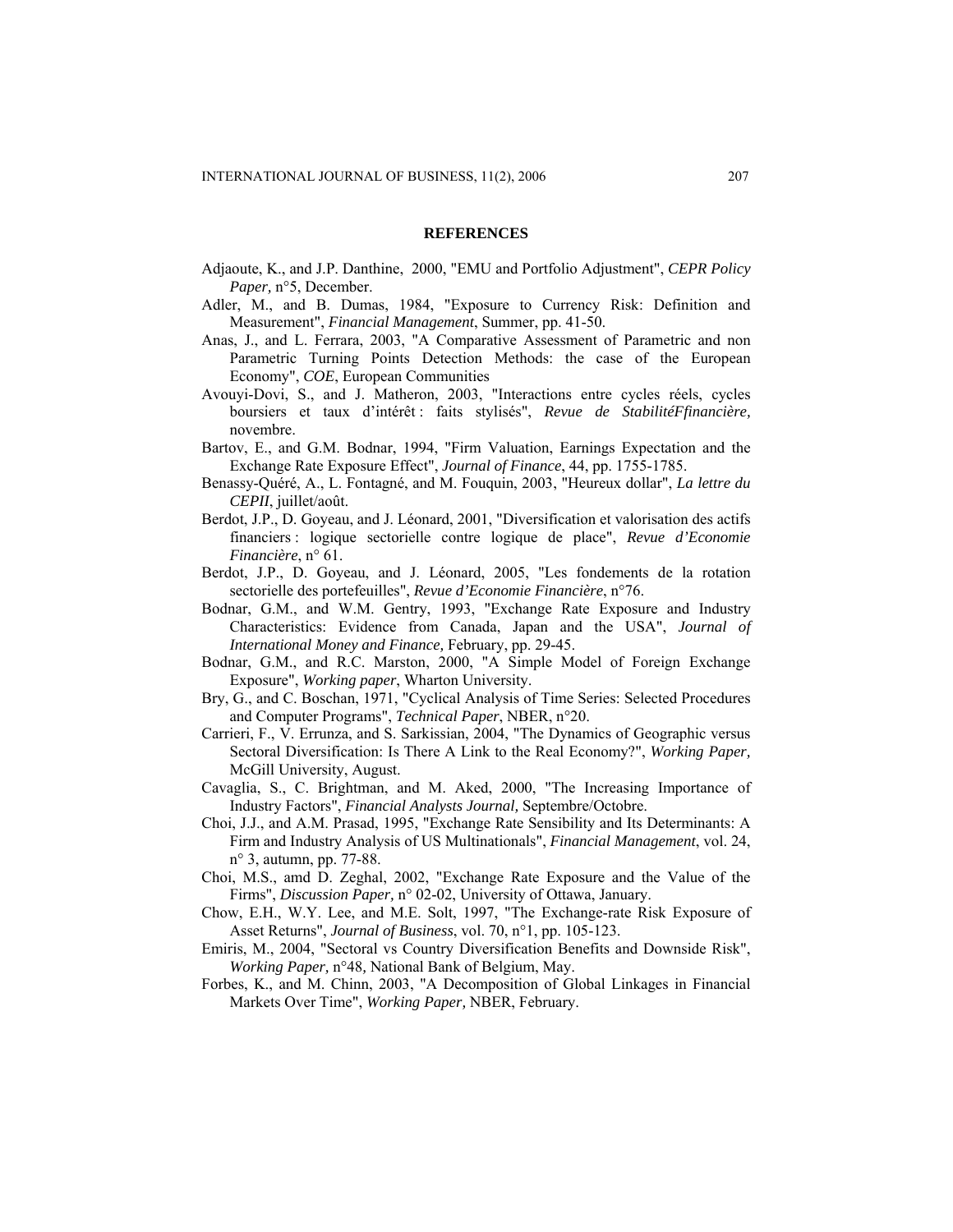- Fouquin, M., M.J. Malek, N. Mulder, L. Nayman, and K. Sekkat, 2001, "Sector Sensitivity to Exchange Rate Fluctuations", *Document de travail, CEPII,* n°11.
- Harding, D., and A. Pagan, 1999, "Dissecting the Cycle", *Working Paper*, n°13/99, Melbourne University.
- Harding, D., and A. Pagan, 2003, "Synchronisation of Cycles", *Working Paper,*  Melbourne University.
- Heitz, B., F. Hild, and B. Monfort, 2004, "Synchronisation des cycles au sein du G7 et intégration commerciale et financière", *Note de conjoncture,* INSEE, juin.
- Imbs, J., 2003, "Synchronization and Structural Convergence", *Working Paper*, London Business School.
- Jorion, P., 1990, "The Exchange Rate Exposure of US Multinationals", *Journal of Business*, n°33, pp. 331-345.
- Lourgant, C., 1998, "La sensibilité des entreprises françaises au taux de change", *Banques & Marchés*, n°32, janvier-février, pp. 21-29
- McDermott, C.J., and A. Scott, 1999, "Concordance in Business Cycles", *Working Paper*, FMI.
- Mefteh, S., 2004, "La sensibilité des entreprises exportatrices aux variations du taux de change et les déterminants de la couverture : le cas français", *Cahier de Recherche du CEREG,* n°2004-04, Université Paris-Dauphine.
- Moerman, G.A., 2004, "Diversification in Euro Area Stock Markets: Country versus Industry", *Working Paper,* n°327, European Central Bank, april.
- Monfort, A., J.P. Renne, R. Rüffer, and G. Vitale, 2004, "Is Economic Activity in the G7 Synchronized? Common Shocks versus Spillover Effects", *Discussion Paper* n° 4119, CEPR/EABCN n°2, november.